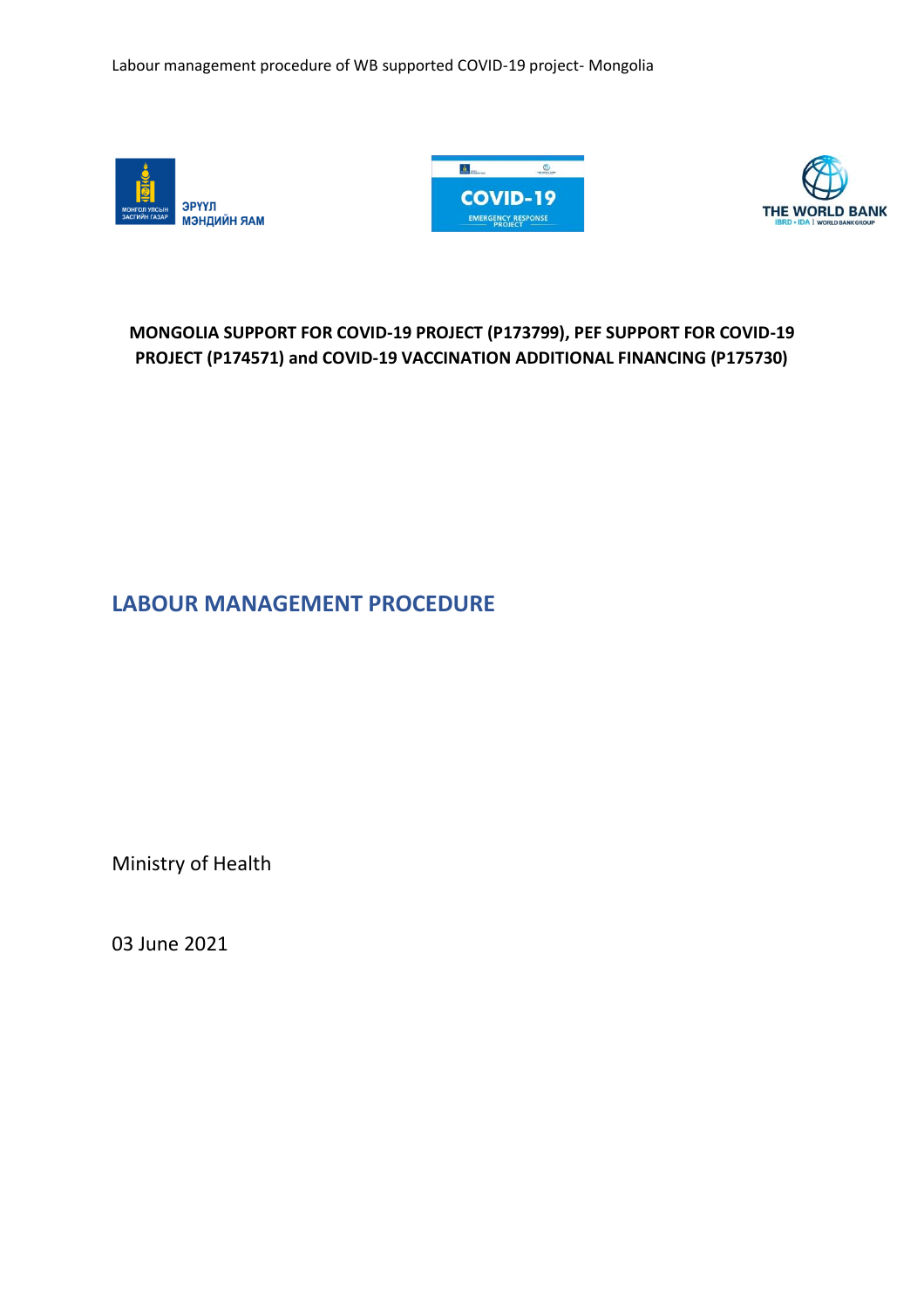This Labor Management Procedure provide an overview of the applicable Mongolian legislative and WB Environmental and Social Standard 2 (ESS2) provisions and how the risks and issues related to labor in the Covid-19 project (#P173799) PEF support for covid-19 project (P174571) and COVID-19 vaccination additional financing (P175730) will be managed during the implementation of the project.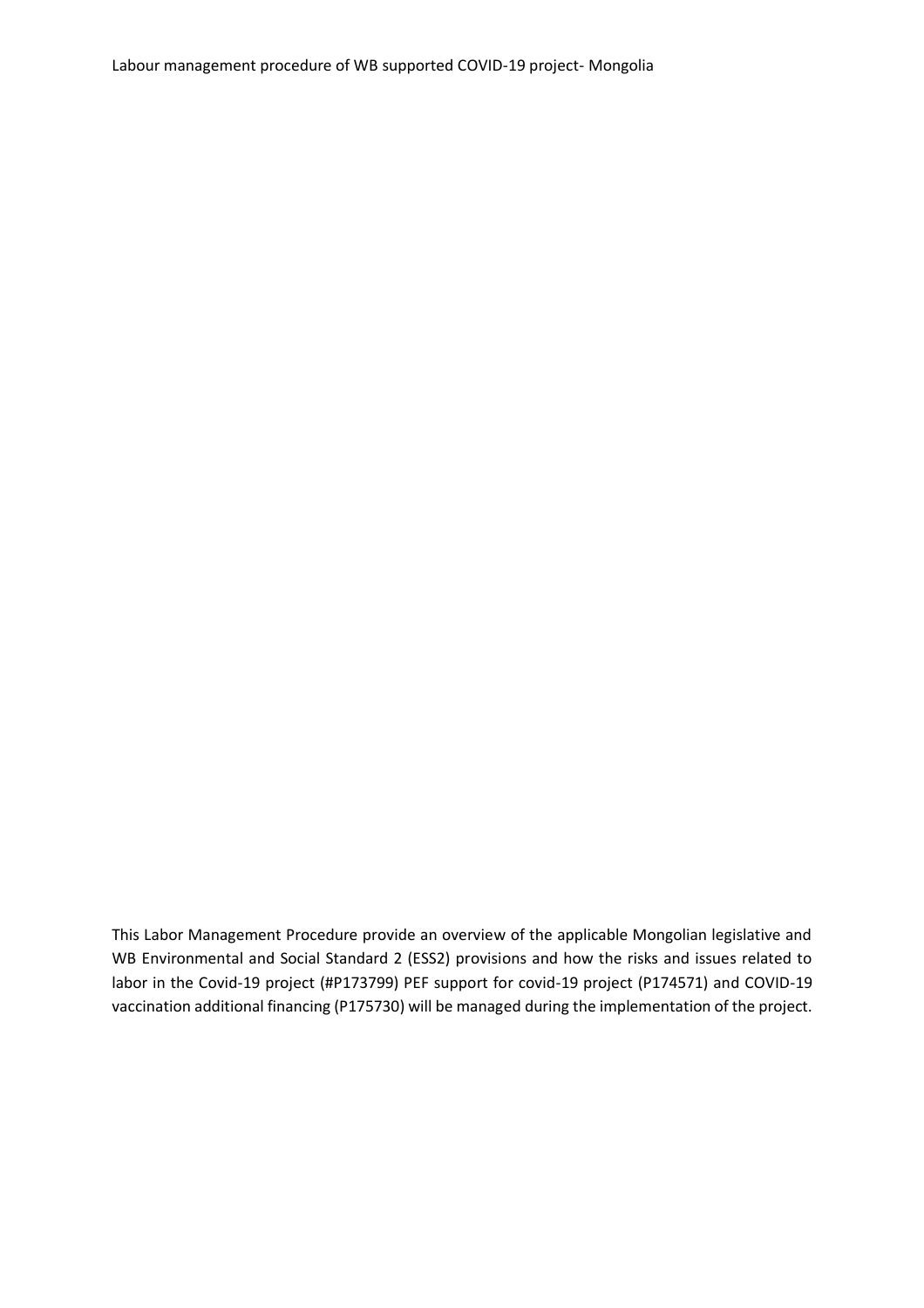# Contents

| 1.             |                                                                         |  |
|----------------|-------------------------------------------------------------------------|--|
| 2.             |                                                                         |  |
| 3.             |                                                                         |  |
| 4.             | BRIEF OVERVIEW OF LABOR LEGISLATION: OCCUPATIONAL HEALTH AND SAFETY  16 |  |
| 5.             |                                                                         |  |
| 6.             |                                                                         |  |
| 7 <sub>1</sub> |                                                                         |  |
| 8.             |                                                                         |  |
| 9.             |                                                                         |  |
|                |                                                                         |  |
|                |                                                                         |  |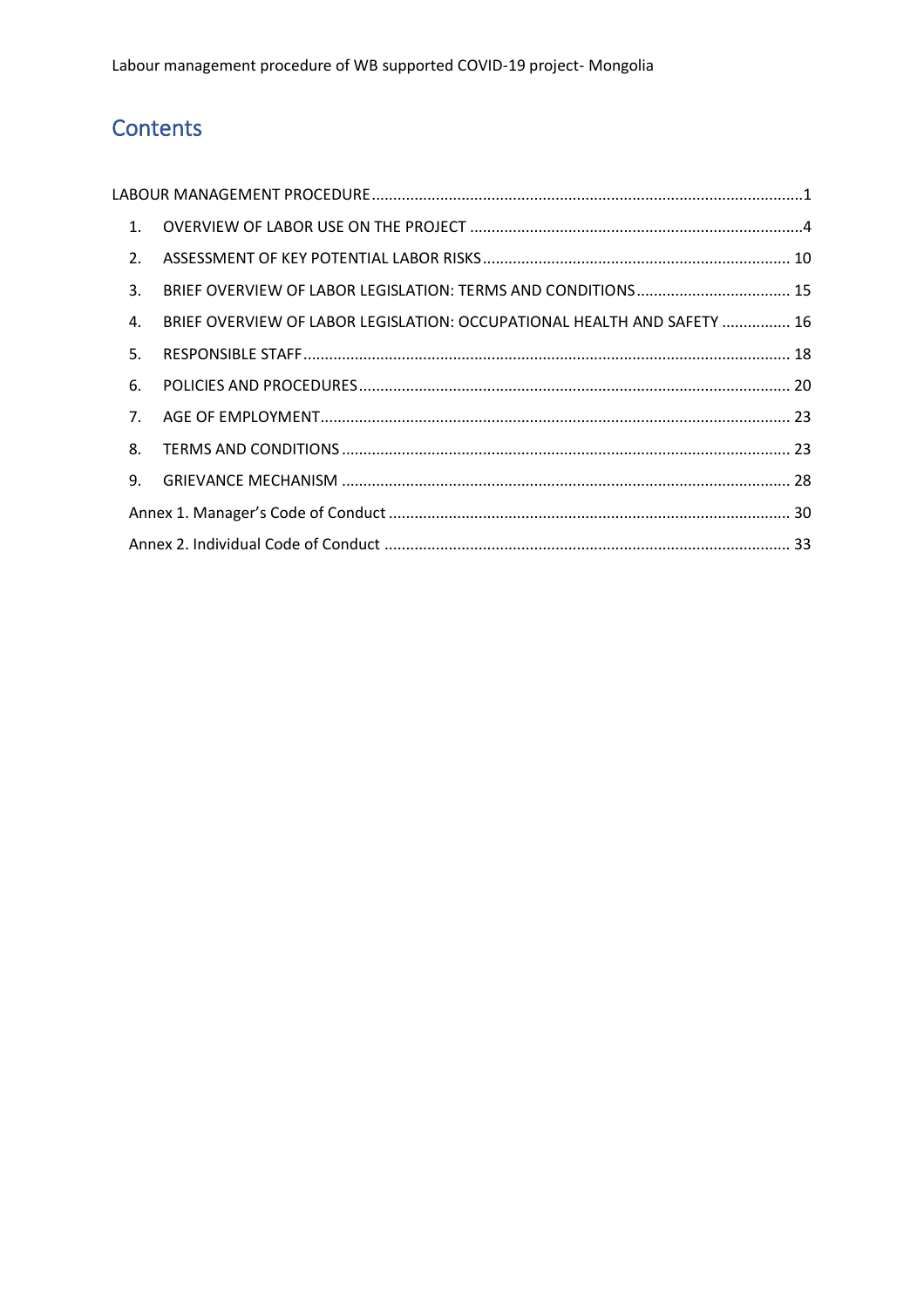# <span id="page-3-0"></span>**1. OVERVIEW OF LABOR USE ON THE PROJECT**

Mongolia COVID-19 emergency response and health system preparedness project management arrangements will be adapted under the ongoing e-health Project (P131290), currently functioning satisfactorily, to utilize existing capacity in Ministry of Health (MOH) and coordinate with all stakeholders. Through its central departments and provincial offices, the MOH will be responsible for implementation of the project, including overall coordination, results monitoring and communicating with the World Bank on the implementation of the project.

The Project will address some of the immediate needs for responding to COVID-19 including risk communication, strengthening response capacity and investing in the building blocks for a coordinated multi-sectoral approach. It will further address health system gaps in the availability of drugs, medical supplies and equipment in key hospitals and aimag centers to meet the surge of expected patients and enhance the quality of patient care and vaccine service delivery.

The Covid-19 project consists of four components. Component 1 will address emergency COVID-19 Prevention and Response and aimed to slow down and limit the spread of COVID-19 in the country and improve preparedness for future public health emergencies. Component 2 will strengthening Health Care Delivery Capacity and aimed to strengthen essential health care service delivery to be able to provide the best care possible in the event of a surge in demand. Component 3 will support monitoring and evaluation of prevention and preparedness, building capacity for clinical and public health research, and joint-learning across and within countries. Component 4 will contribute to providing immediate and effective response to said crisis or emergency. A zero-value component has been included to ensure funds can be deployed through the project depending on the specific needs that may arise.

### **Number and characteristics of project workers**

The project activities involve four types of project workers, these include:

- (i) **Direct workers**<sup>1</sup>- people employed or engaged directly by the COVID-19 Project, such as:
	- a. Project Implementation Unit (PIU) staff who are employed by the COVID-19 project and who are directly engaged in project implementation,
	- b. Public administration and public service staff employed directly by the COVID-19 project and the agencies that report to the COVID-19 project, such as,
		- *i. Ministry of Health (MOH)*
		- ii. *National Center for Communicable Diseases* (NCCD*),*
		- iii. *National Center for Public Health (NCPH)*
		- iv. *National Center for Zoonotic Diseases (NCZD)*
		- *v. Center for Health Development (CHD)*

<sup>&</sup>lt;sup>1</sup> People employed or engaged directly by the Borrower (including the project proponent and the project implementation agencies) to work specifically in relation to the project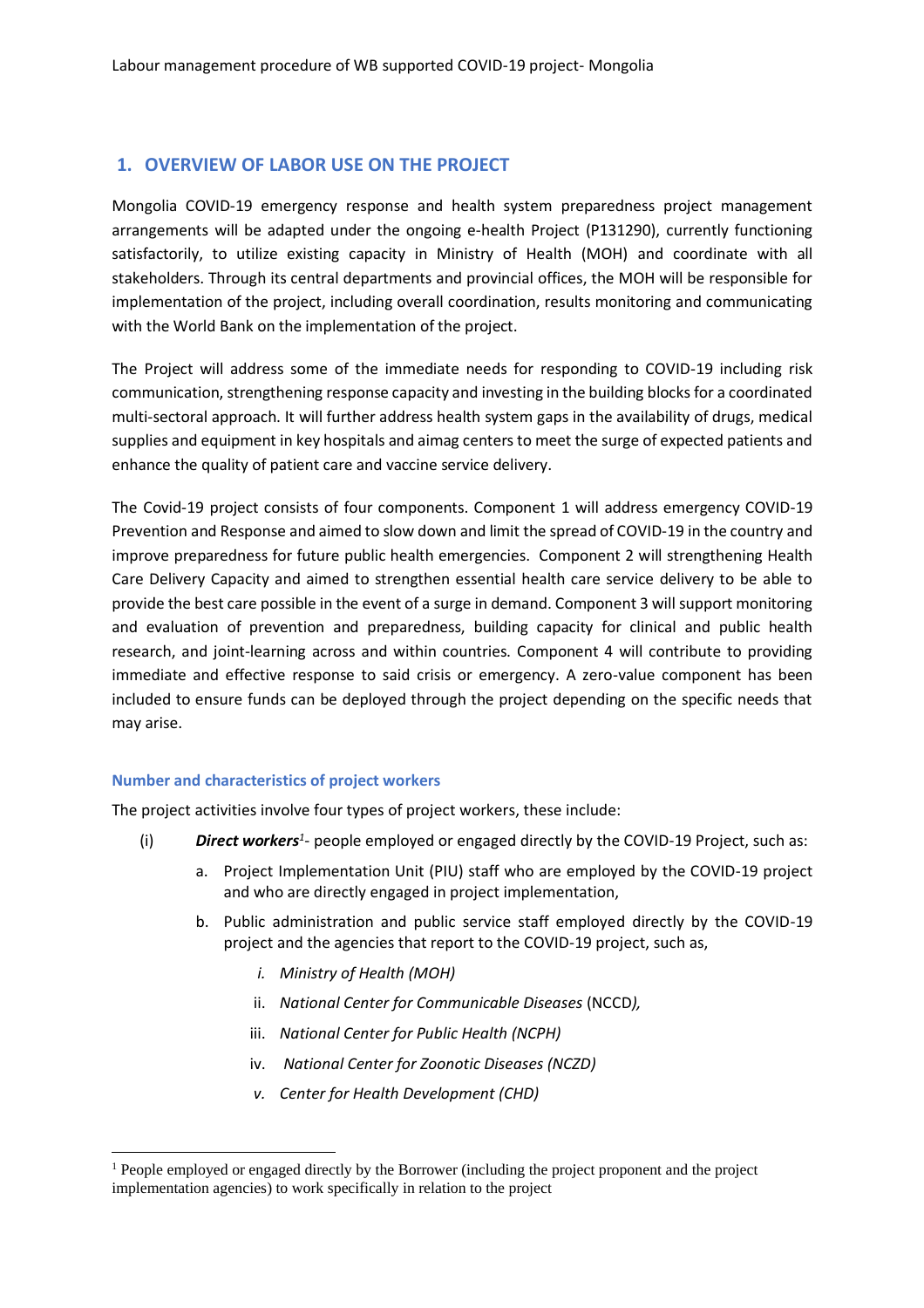- *vi. National Center for Child and Maternal Health (NCCMH)*
- *vii. Ulaanbaatar City health department (CHD)*
- *viii. Third State Central Hospital - Shastin Central Hospital;*
- *ix. Khan-Uul child and maternity center;*
- *x. Medical University Teaching Hospital, Mongolian and Japan Hospital;*
- xi. *Aimag/district level health department (AHD/DHD)*
- *xii. General Agency Specialized Inspection (GASI)*
- *xiii. National Emergency Management Agency (NEMA)*
- *xiv. Police Agency (PA)*
- *xv. General Authority for Border Protection (GABP)*
- *xvi. Khoroo as UB city smallest administrative unit*
- *xvii. Baghs as rural smallest administrative unit*
- c. NGO/s staff contracted for capacity building and producing project specific products.
- d. Consulting and non-consulting firms contracted for capacity building and producing project specific products.
- e. Individual consultants hired by the COVID-19 project (national and international)
- (ii) *Contracted workers<sup>2</sup> –* workers contracted through third parties, such as,
	- a. Consulting and non-consulting firms contracted for capacity building and producing project specific products;
	- b. A firm or NGO contracted for capacity building and producing project specific products;
	- c. A firm/s contracted to building extension of central vaccine storage, building indoor WASH facility, installing oxygen mini plant for small scale civil work;
- (iii) **Primary supply workers**<sup>3</sup> The workers of supplier company of medical equipment, medicine, vaccine, and other goods.
- (iv) *Community workers* There will be possibility to mobilize volunteer's during vaccination deployment activities, treatment of COVID-19 treatment and quarantine station's duty.
	- a. Volunteers and retired doctors for mobilizing activities for treatment and vaccination service delivery.
	- b. Interns and medical university undergraduate students for mobilizing activities for treatment and vaccination.

<sup>&</sup>lt;sup>2</sup> People employed or engaged through third parties to perform work related to core functions of the project, regardless of location. "Core functions" of a project constitute those production and/or service processes essential for a specific project activity without which the project cannot continue.

<sup>3</sup> They are those suppliers who, on an ongoing basis, provide directly to the project goods and materials essential for the core functions of the project.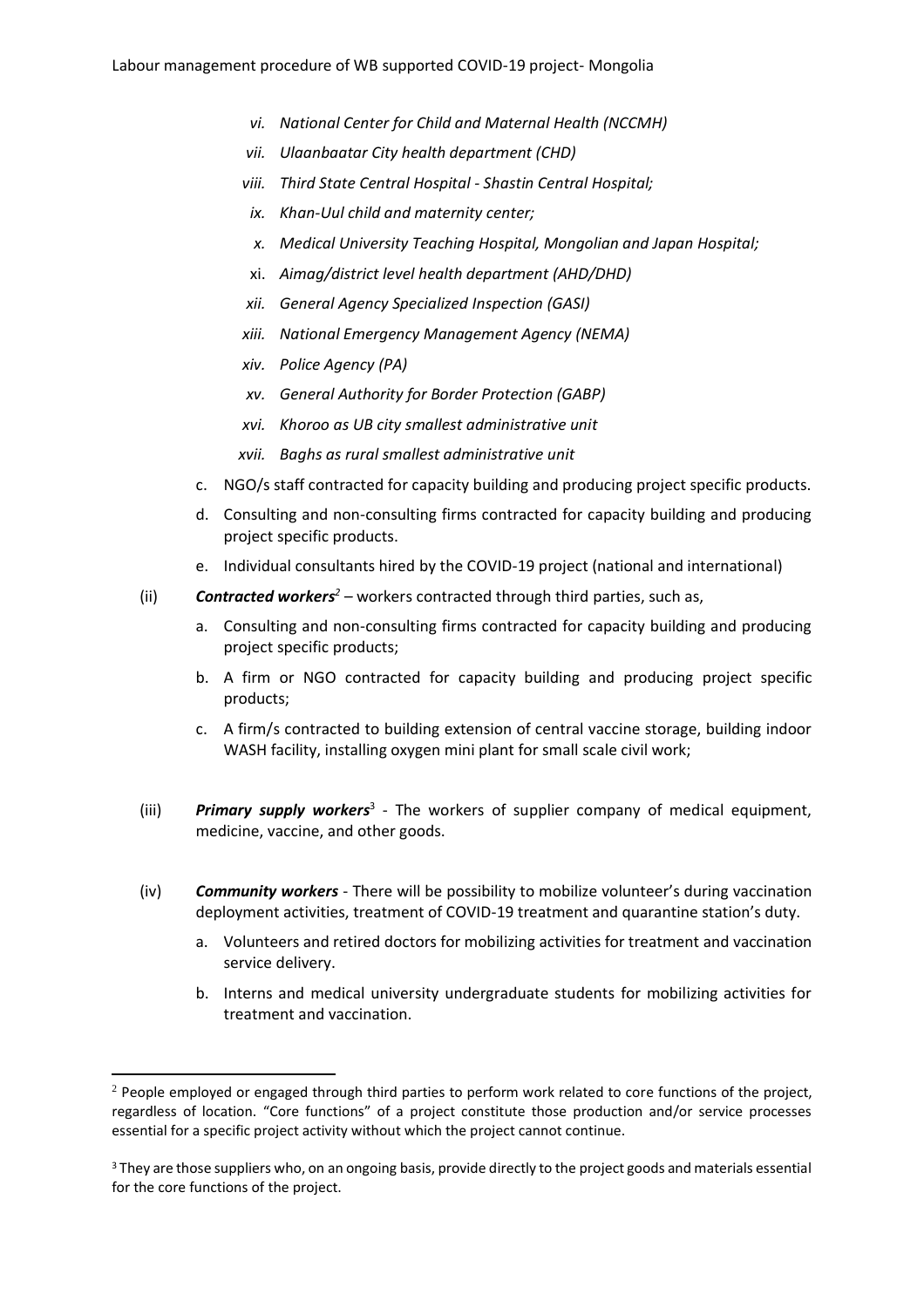The exact number of *direct workers and contracted workers* engaged in the project over the whole cycle of the project is not yet known, but, a reasonable estimation provides that it would be reached up to 17,000.

### **COVID-19 CONSIDERATIONS**:

The implementing of this project will be included many different categories of workers, some of whom will be engaged in activities that raise COVID-19 exposure concerns. It is important to identify (i) the type of activities the project will support, which may include capacity building, construction or quarantine centers, development of treatment facilities, transportation and storage of vaccines, disposal of hazardous and non-hazardous waste and the carrying out of vaccination programs; and (ii) other type of workers that will be engaged in such activities.

. In addition to health workers, the activities conducted by front line service providers should be considered. These include people providing services such as food supply, delivery and preparation; waste disposal; pharmacies; inspection agency workers, security services; and public transport workers. In certain situations, police and border department's military will be used to support or carry out project activities.

Where government civil servants are engaged in the project, whether full-time or part-time, a description of the activities they will carry out should be provided. ESS2 recognizes that they remain subject to the terms and conditions of their existing public sector employment agreement or arrangement. Nevertheless, their health and safety needs to be considered, and the measures adopted by the project for addressing occupational health and safety issues, including those specifically related to COVID-19, will apply to them. Some of governmental agency workers are not carrying usual day to day activity and engaged to this project activities due to the emergency situation.

Specific attention should be paid to the types of workers listed below, as these groups of workers are specifically at risk in the COVID-19 context**.** They should be identified and, as far as possible, this section should include estimated numbers, type and duration of employment, relevant terms and conditions and a clear description of the activities they will carry out.

• *Health Care Workers*: Health care workers may be engaged in the project as direct workers, as contracted workers (contractors, subcontractors), or civil servants. Health care workers may carry out a range of activities, for example, assessing, triaging and treating COVID-19 patients and workers; registering and recording details of people receiving vaccinations; vaccinating the public; establishing public health reporting procedures of suspected and confirmed cases; providing or reinforcing accurate infection prevention and control, vaccination and public health information, including for concerned workers. Given the significance of the vaccination effort for COVID-19, it is possible that other people, in addition to regular medical workers, will be involved in conducting or supporting vaccinations programs. Workers in this context may include ethnic or indigenous healthcare providers and other members of the community, particularly for populations who have limited access to the formal national healthcare system. Attention should be given to the terms on which they are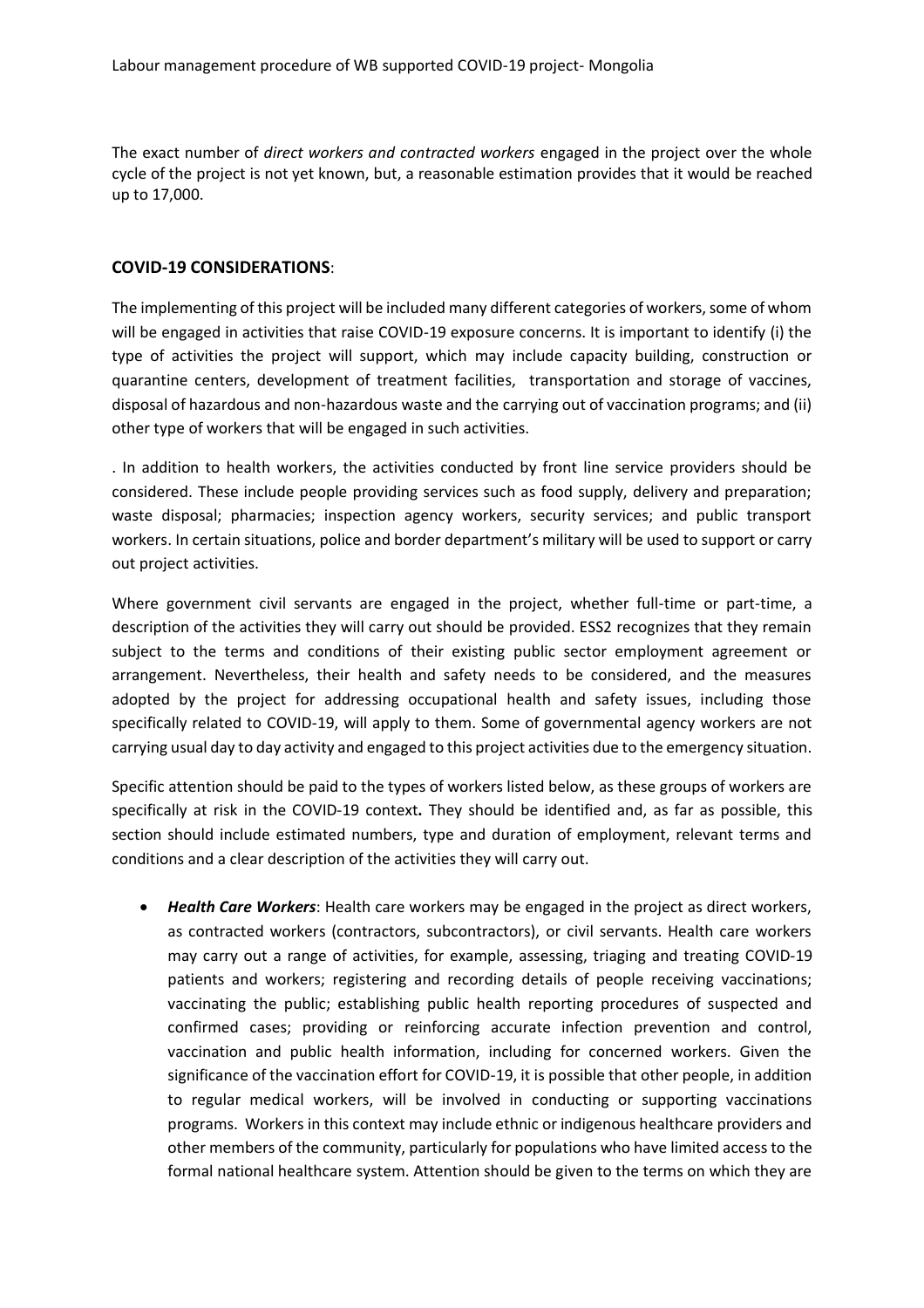engaged in the project, and the arrangements put in place to protect them. They may be engaged in the project as direct workers, contracted workers or community workers.

- *Waste Management Workers:* Waste management workers, including sanitation workers, may also be engaged in the project, most likely as contractors or subcontractors.
- *Support Staff and Volunteers:* Support staff such as cleaners, guards, transportation workers, those distributing the vaccine, people involved in collecting data or volunteers may also be engaged in the project, as direct workers, contracted workers or community workers.
- *Migrant Workers*: Migrant workers often comprise a significant part of a workforce, particularly where there is large scale construction/civil works or interns/retired health care workers will be mobilized to working at the quarantine places at least 14 days (2 weeks). This raises many complex issues, particularly regarding potential transmission risks for COVID-19 both within the worksite and for nearby communities. These risks are not only from workers that are mobilized from abroad or returning from abroad, but also workers moving from other district/aimags/soums. Where it is likely that migrant workers (either domestic or international) are expected to work on the project, they should be identified in this section. For further discussion, see the [World Bank's Interim Note: COVID](https://worldbankgroup.sharepoint.com/sites/wbunits/opcs/Knowledge%20Base/ESF%20Safeguards%20Interim%20Note%20Construction%20Civil%20Works%20COVID.pdf)-19 Considerations in [Construction/Civil Works Projects \(which supplements the COVID-19 Infection and](https://worldbankgroup.sharepoint.com/sites/wbunits/opcs/Knowledge%20Base/ESF%20Safeguards%20Interim%20Note%20Construction%20Civil%20Works%20COVID.pdf)  [Prevention Control Protocol\),](https://worldbankgroup.sharepoint.com/sites/wbunits/opcs/Knowledge%20Base/ESF%20Safeguards%20Interim%20Note%20Construction%20Civil%20Works%20COVID.pdf) specifically Section 5 (a) which discusses assessing the workforce characteristics.

The Table 1 below, briefly captures the type, description and estimated number of project workers. The description of project workers is provided by each component of the project as well.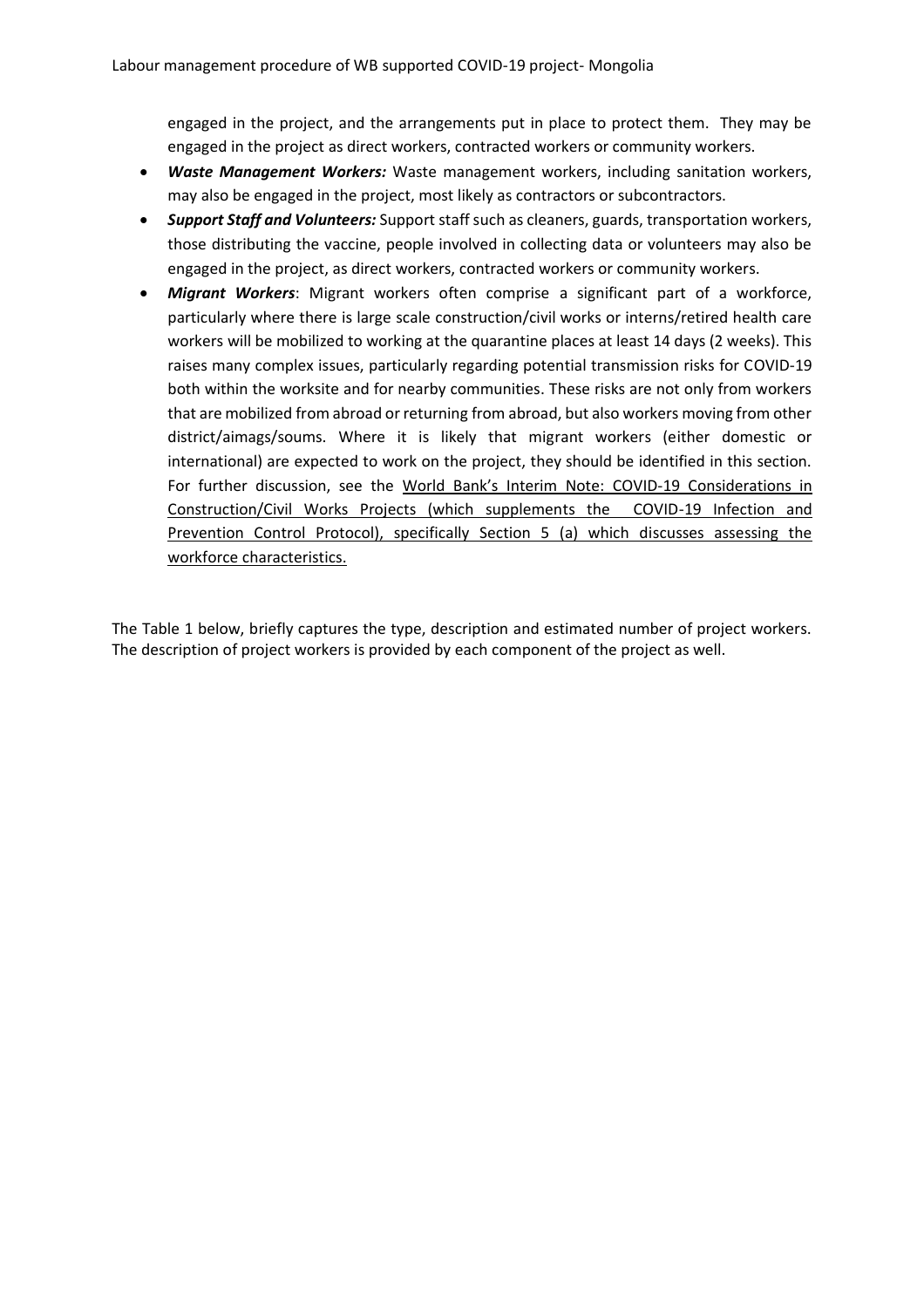| <b>Description</b>            | <b>Estimated</b>             | <b>Timing of labor requirements</b> | <b>Engagement by project component</b> |                                                   |                       |                      |
|-------------------------------|------------------------------|-------------------------------------|----------------------------------------|---------------------------------------------------|-----------------------|----------------------|
|                               | number and                   |                                     | Component 1                            | <b>Component 2</b>                                | <b>Component 3</b>    | <b>Component 4</b>   |
|                               | location                     |                                     |                                        |                                                   |                       |                      |
|                               |                              |                                     | <b>Direct workers</b>                  |                                                   |                       |                      |
| IPIU staff                    | 10 full time staff           | Will be engaged throughout          |                                        | Will be engaged in all components of the project. |                       |                      |
|                               | located<br>in<br>Ulaanbaatar | the project cycle                   |                                        |                                                   |                       |                      |
| Public service staff employed | it is estimated at           | Will be engaged at times            | Staff of:                              | Staff of:                                         | Staff of:             | Staff of:            |
| directly by the COVID-19      | more than 9400               | required as per the project         | MOH(5)                                 | <b>MOH (5)</b>                                    | MOH(5)<br>$\bullet$   | MOH(2)<br>$\bullet$  |
| project and the agencies that | persons.                     | Workplan.                           | $NCCD(3)$ ,<br>$\bullet$               | <b>NCCD</b> (3),                                  | NCCD(4)<br>$\bullet$  | NCCD(4)<br>$\bullet$ |
| report to it                  |                              |                                     | <b>NCPH (10)</b><br>$\bullet$          | <b>NCPH (10)</b>                                  | NCPH(5)<br>$\bullet$  | NCPH(5)<br>$\bullet$ |
|                               | They will operate            |                                     | <b>NCZD (10)</b><br>$\bullet$          | <b>NCZD (10)</b>                                  | NCZD(5)               | NCZD(5)<br>$\bullet$ |
|                               | their offices<br>in          |                                     | <b>CHD</b> (5)<br>$\bullet$            | <b>State</b><br><b>Third</b><br>Central           | CHD(5)<br>$\bullet$   |                      |
|                               | located<br>in                |                                     | NCCMH(3)<br>$\bullet$                  | Hospital (10);                                    |                       |                      |
|                               | Ulaanbaatar and              |                                     | UB CHD (3)<br>$\bullet$                | Perinatology Center of                            |                       |                      |
|                               | 21 aimag centers,            |                                     | AHD/DHD (30)<br>$\bullet$              | Ulaanbaatar City (10);                            |                       |                      |
|                               | respectively.                |                                     | GASI (50)<br>$\bullet$                 | Medical<br>University                             |                       |                      |
|                               |                              |                                     | <b>NEMA (100)</b><br>$\bullet$         | Teaching<br>Hospital,                             |                       |                      |
|                               | (Khoroo<br>and               |                                     | PA (100)<br>$\bullet$                  | Mongolian and Japan                               |                       |                      |
|                               | bagsh<br>unit                |                                     | GABP (150)<br>$\bullet$                | Hospital (10);                                    |                       |                      |
|                               | workers will be              |                                     | AHD/DHD (60)<br>$\bullet$              | Vaccination unit staff of                         |                       |                      |
|                               | engage upon the              |                                     | <b>GASI</b> (5)<br>$\bullet$           | soum and family health                            |                       |                      |
|                               | vaccination                  |                                     | NEMA (5)<br>$\bullet$                  | center (8800)                                     |                       |                      |
|                               | service delivery).           |                                     | PA (5)<br>$\bullet$                    |                                                   |                       |                      |
|                               |                              |                                     | GABP (10)                              |                                                   |                       |                      |
| Individual consultants        | Estimated                    | Will be engaged at times as per     | Consultants<br>hired<br>to             | Consultants hired to support                      | Consultants hired to  | Consultants          |
|                               | number: 20                   | the project Workplan.               | support<br>risk                        | effective implementation of                       | support<br>field      | hired<br>to          |
|                               | Local consultants            |                                     | communication<br>and                   | COVID-19<br>response<br>and                       | epidemiological and   | support M&E,         |
|                               | will<br>operate in           |                                     | community mobilization                 | health care service delivery                      | capacity<br>building, | supportive           |
|                               | Ulaanbaatar (may             |                                     | activities<br>and<br>special           | relates with the emergency                        | conduct               | supervision on       |
|                               | have short field             |                                     | activities related to the              | response from COVID-19                            | assessments<br>and    | vaccination          |
|                               | and<br>will<br>trips)        |                                     | COVID-19<br>response,                  | pandemic.                                         | etc.                  | and etc.             |
|                               | operate in<br>their          |                                     |                                        |                                                   |                       |                      |

**Table 1. Description, estimated number and time requirements of project workers**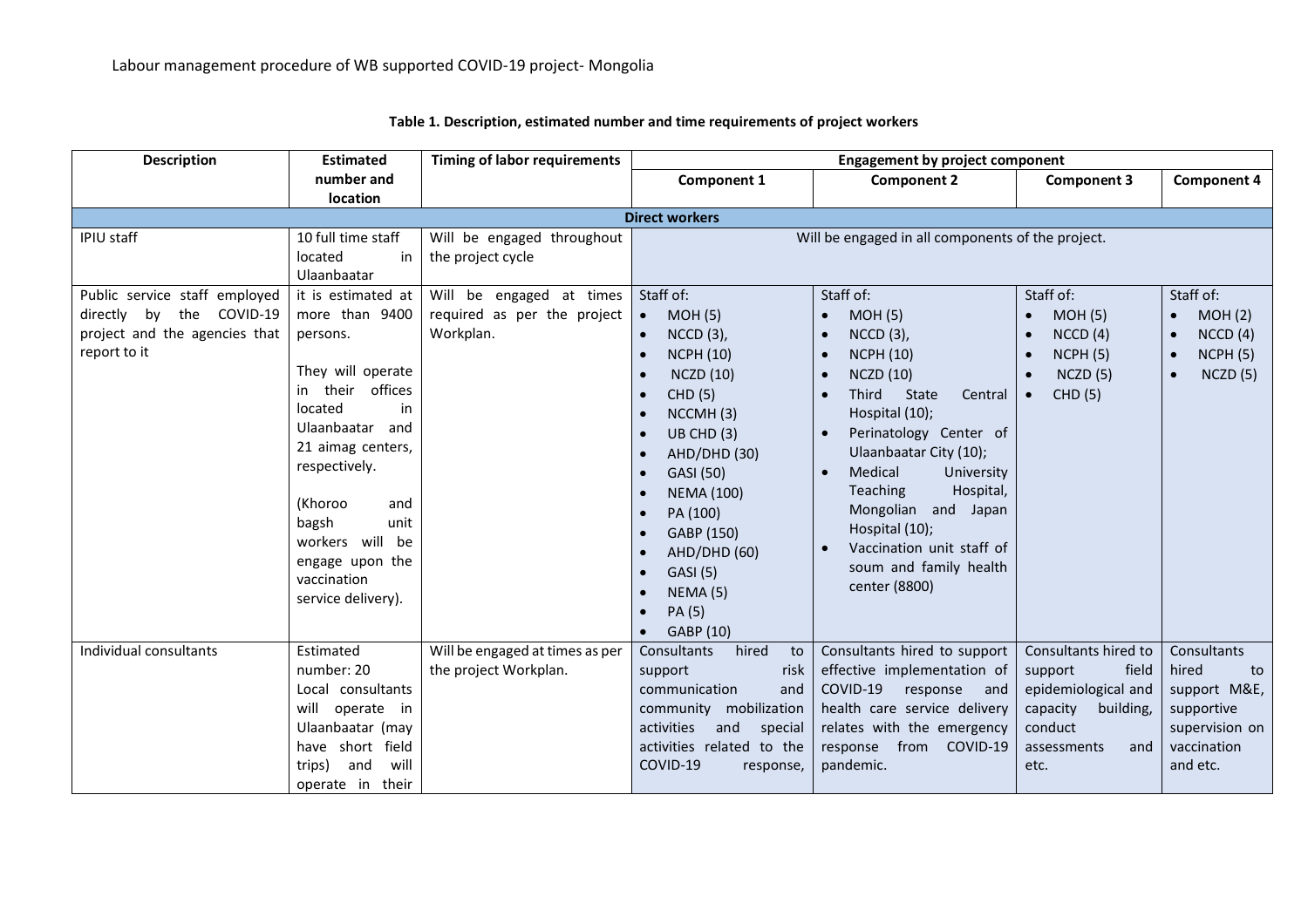|                                 | location<br>home      |                                 | vaccination<br>service                |                                |  |  |
|---------------------------------|-----------------------|---------------------------------|---------------------------------------|--------------------------------|--|--|
|                                 | and in Mongolia       |                                 | delivery care and etc.                |                                |  |  |
|                                 |                       |                                 | <b>Contracted workers</b>             |                                |  |  |
| Workers engaged by consulting   | Estimated             | Between Q/4 2020-Q1 2023        | Employees of:                         |                                |  |  |
| and non-consulting firms and    | number: 20-30         | Will be engaged at times as per | • Printing companies for              |                                |  |  |
| suppliers of goods (could be    | <i>(Located</i><br>in | the project Workplan.           | printing<br>project                   |                                |  |  |
| private firms or NGOs)          | Ulaanbaatar)          |                                 | materials                             |                                |  |  |
|                                 |                       |                                 | Firms contracted for                  |                                |  |  |
|                                 |                       |                                 | media and advocacy                    |                                |  |  |
|                                 |                       |                                 | products and activities               |                                |  |  |
| Workers employed by shipping    | Estimated             | In Q3 2020 - Q2 2023            |                                       | Suppliers<br>contracted<br>for |  |  |
| a goods and suppliers           | number: 30-50         |                                 |                                       | delivering specified goods     |  |  |
|                                 |                       |                                 |                                       | and equipment                  |  |  |
| The workers of extension of     | Estimated             | In Q3 - Q4 2021                 |                                       | The workers for                |  |  |
| central vaccine storage         | number: 20-50         |                                 |                                       | • Building<br>extension<br>of  |  |  |
|                                 |                       |                                 |                                       | central vaccine storage        |  |  |
| facility<br>WASH<br>installment | Estimated             | In Q3 - Q2 2023                 |                                       | Workers for                    |  |  |
| company workers                 | number: 50-100        |                                 |                                       | • building WASH facility       |  |  |
| Oxygen mini plant installment   | Estimated             | In Q3 - Q4 2021                 |                                       | Workers for                    |  |  |
| company workers                 | number: 30-50         |                                 |                                       | · Installing<br>oxygen mini    |  |  |
|                                 |                       |                                 |                                       | plant                          |  |  |
|                                 |                       |                                 | <b>Primary supply workers</b>         |                                |  |  |
| The workers of suppliers        | Estimated             | Between Q/4 2020-Q1 2023        |                                       | · Suppliers contracted for     |  |  |
| company of medical              | number: 200           |                                 |                                       | delivering specified goods     |  |  |
| equipment, medicine, vaccine,   |                       | Will be engaged at times as per |                                       | and equipment                  |  |  |
| and other goods.                | (Located in all       | the project Workplan.           |                                       |                                |  |  |
|                                 | over the country)     |                                 |                                       |                                |  |  |
| <b>Community workers</b>        |                       |                                 |                                       |                                |  |  |
| There will be possibility to    | Estimated             | Between Q/2 2021-Q1 2023        | Volunteers for mobilizing (7800)      |                                |  |  |
| mobilize volunteer's during     | number: 7800          |                                 | • during vaccine delivery,            |                                |  |  |
| vaccination delivery, treatment |                       | Will be engaged at times as per | • treatment of COVID-19 treatment and |                                |  |  |
| of COVID-19 treatment and       | (Located in all       | the project Workplan and        | quarantine station's duty.            |                                |  |  |
| quarantine station's duty.      | over the country)     | national deployment plan.       | • Khoroo and bagsh unit               |                                |  |  |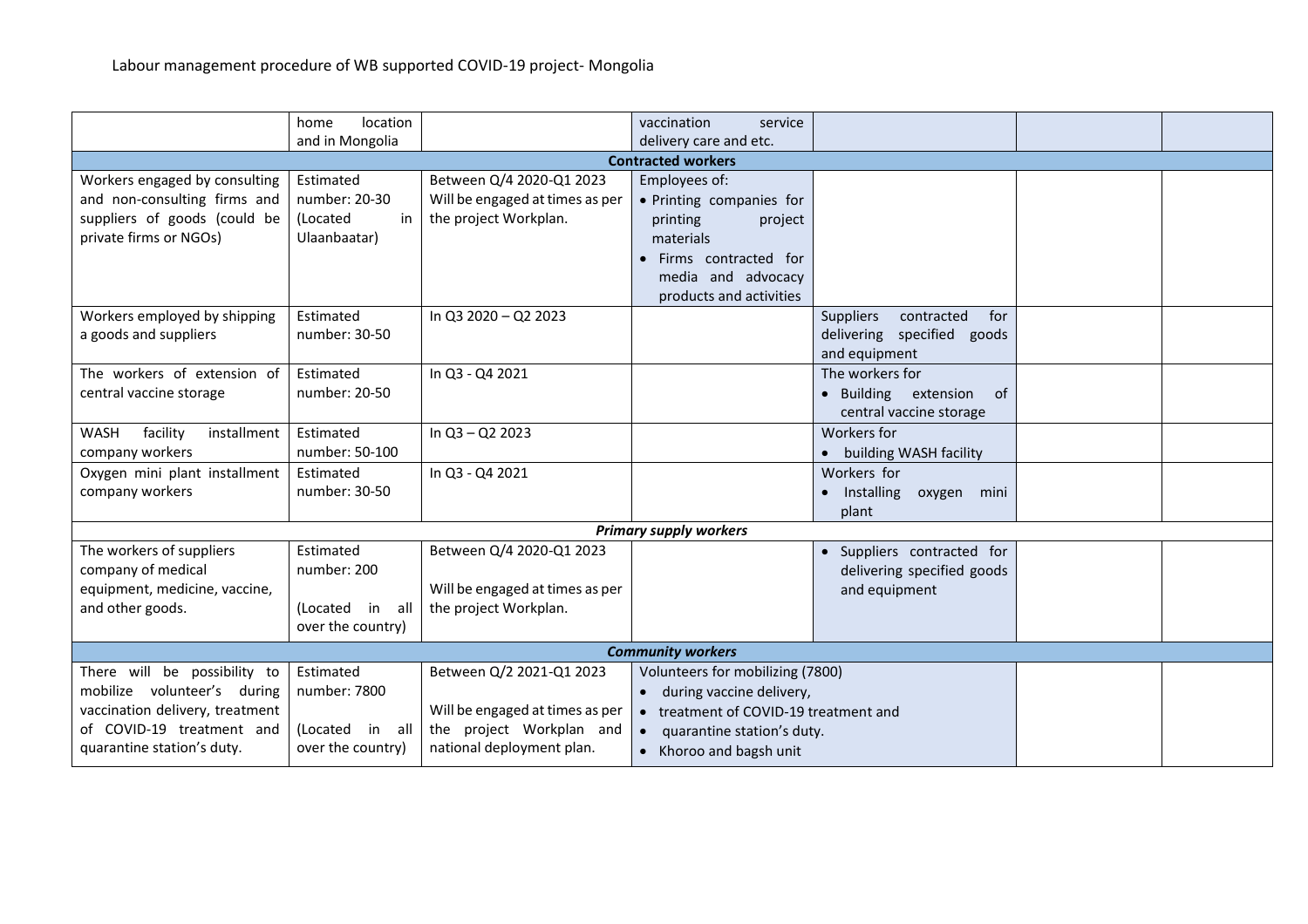# <span id="page-9-0"></span>**2. ASSESSMENT OF KEY POTENTIAL LABOR RISKS**

#### **2.1 Direct workers**

*IPIU staff*. For the COVID-19 project will hire staff for the IPIU. The IPIU staff will consist of both male and female workers. The IPIU will consist of:

- 1) Project coordinator;
- 2) Bio engineer;
- 3) Occupational and environmental health specialist;
- 4) Risk communication and community engagement specialist;
- 5) Financial management specialist;
- 6) Procurement specialist;
- 7) Contract managementt specialist;
- 8) Monitoring and evaluation specialist;
- 9) Vaccine specialist;
- 10) Project driver.

The IPIU staff will be employed under a fixed term contract which is subject to annual extension based on satisfactory performance. Their contract terms and conditions will be governed by the regulation approved by the Ministry of Finance of Mongolia<sup>4</sup>. The IPIU staff will participate in the social security scheme of Mongolia, and their working conditions are generally aligned with the Labor Law. The labor risks for IPIU staff are considered to be low.

### *Government staff/Civil servants*

The project activities in all four components will engage government staff (health care wrkers, health care waste management )or civil service staff of the following institutions:

- Ministry of Health (MOH);
- National Center for Communicable Diseases (NCCD);
- National Center for Public Health (NCPH);
- □ National Center for Zoonotic Diseases (NCZD);
- Center for Health Development (CHD);
- National Center for Child and Maternal Health (NCCMH);
- Ulaanbaatar City health department (CHD);
- Third State Central Hospital Shastin Central Hospital;
- Khan-Uul child and maternity hospital ;
- □ Medical University Teaching Hospital, Mongolian and Japan Hospital;
- Aimag/district level health department (AHD/DHD);
- □ General Agency Specialized Inspection (GASI);

<sup>4</sup> Regulation No.196 (2015) concerning Utilization of Government's Foreign Loans and Implementation, Coordination, Financing, Monitoring and Evaluation of Projects and Measures financed by Such Loans.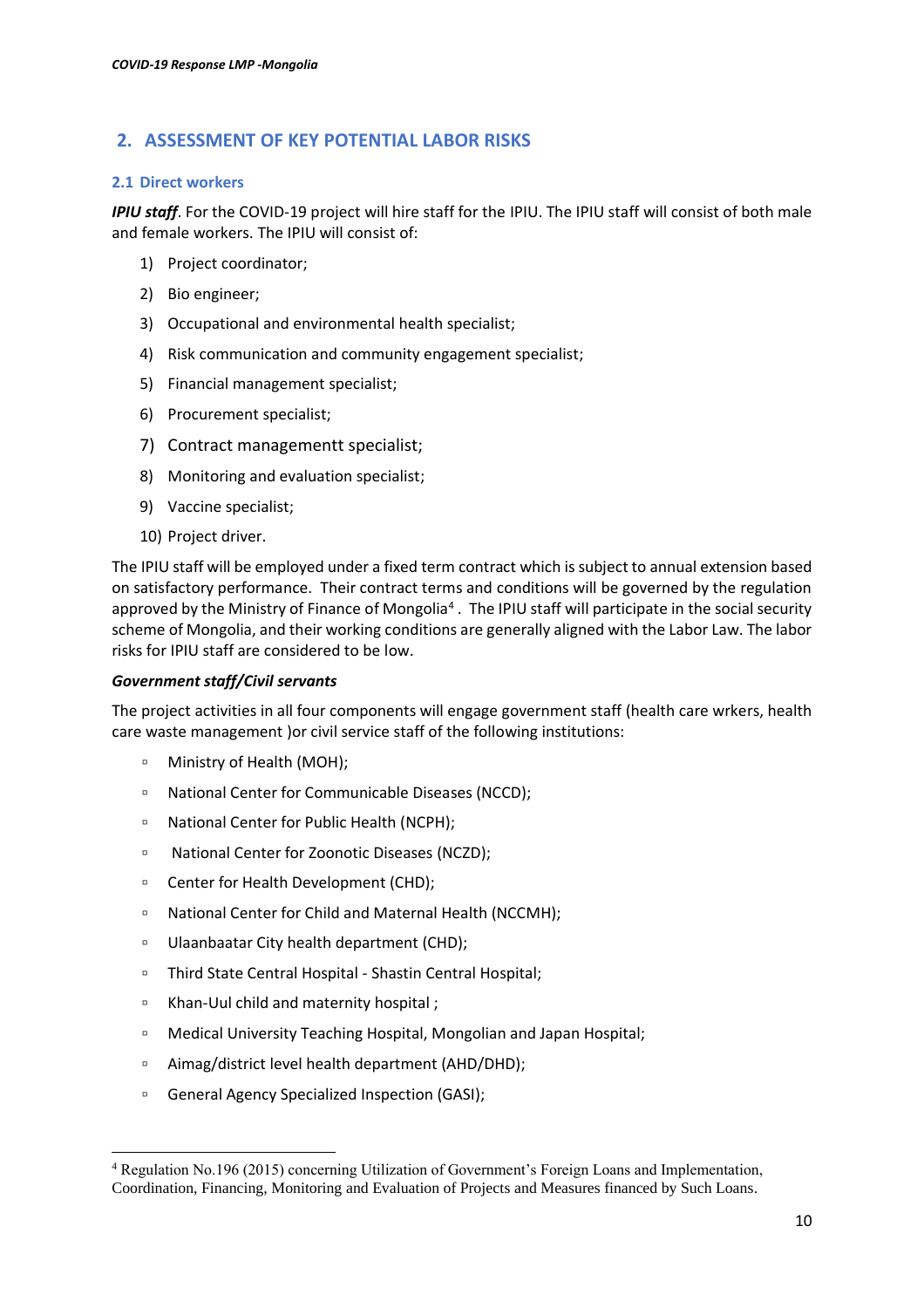- National Emergency Management Agency (NEMA);
- □ Police Agency (PA);
- General Authority for Border Protection (GABP);
- Soum and family health center;
- Khoroo and bagh unit.

The civil service staff are employed subject to the Public Service Law and their employment terms and conditions (including working hours, rest periods, wage, annual holiday and leave, termination of employment) are governed by the Labor Law and relevant applicable regulations of Mongolia. And the terms of conditions of the contracts and their practical application, including termination and dismissal are subject to enforcement by relevant authorities and courts of Mongolia.

The labor risks for this sub-group of project workers are considered to be low. All direct workers will have exercised their right to signing an employment contract of either permanent or fixed term. Civil service staff have the right to claim re-instatement or remedies in case of violation of their rights provided by law. Some labor risks could exist for direct workers, such as, insufficient adherence to daily work hours or full annual leave; workplace harassment etc. However, these risks are not seen as project specific risks, but rather as reflection of the recurrent labor market issues. The project activities will not require government agencies and institutions to additionally hire staff for the purpose of project activities.

### *2.2 Individual consultants (national and international)*

The project will engage individual consultants, both national and international (if required). The individual consultants will be hired mostly through a competitive selection process, and the decision will be made solely on the qualifications of candidates against inherent job requirements, without discrimination on any grounds that are prohibited by the Labor Law. The minimum age of consultants will be 18 years. The labor risks for this sub-group of project workers are considered to be low.

The project will enter into a consultancy agreement with each individual consultant, and the template of such contract is provided in the project Procurement Manual. The main terms and conditions of the consultancy agreement include the following:

- Consultants will be paid without undue delay, upon submission of deliverables to the satisfaction of the project, and exercise their right to claim their payments;
- □ Only personal income tax as per the Taxation Law of Mongolia, will be deducted from the payment; (in case of international consultant) return air fare and subsistence allowance as well as visa costs will be reimbursed;
- □ Consultant will be responsible for purchasing insurance or participating in social security scheme;
- The consultant is entitled to use a project office if needed;
- The consultant has the right to raise concerns related to issues arising out of the consultancy agreement via the project's grievance redress mechanism;
- The consultant is required not to delegate any tasks and deliverables agreed by the contract to a third party;

### **2.3 Contracted workers**

### *2.3.1 Small scale renovation workers.*

Approximately 60 workers are anticipated for small scale extension for central vaccine storage and building WASH facility, and building oxygen mini plant installment under Component 2. These workers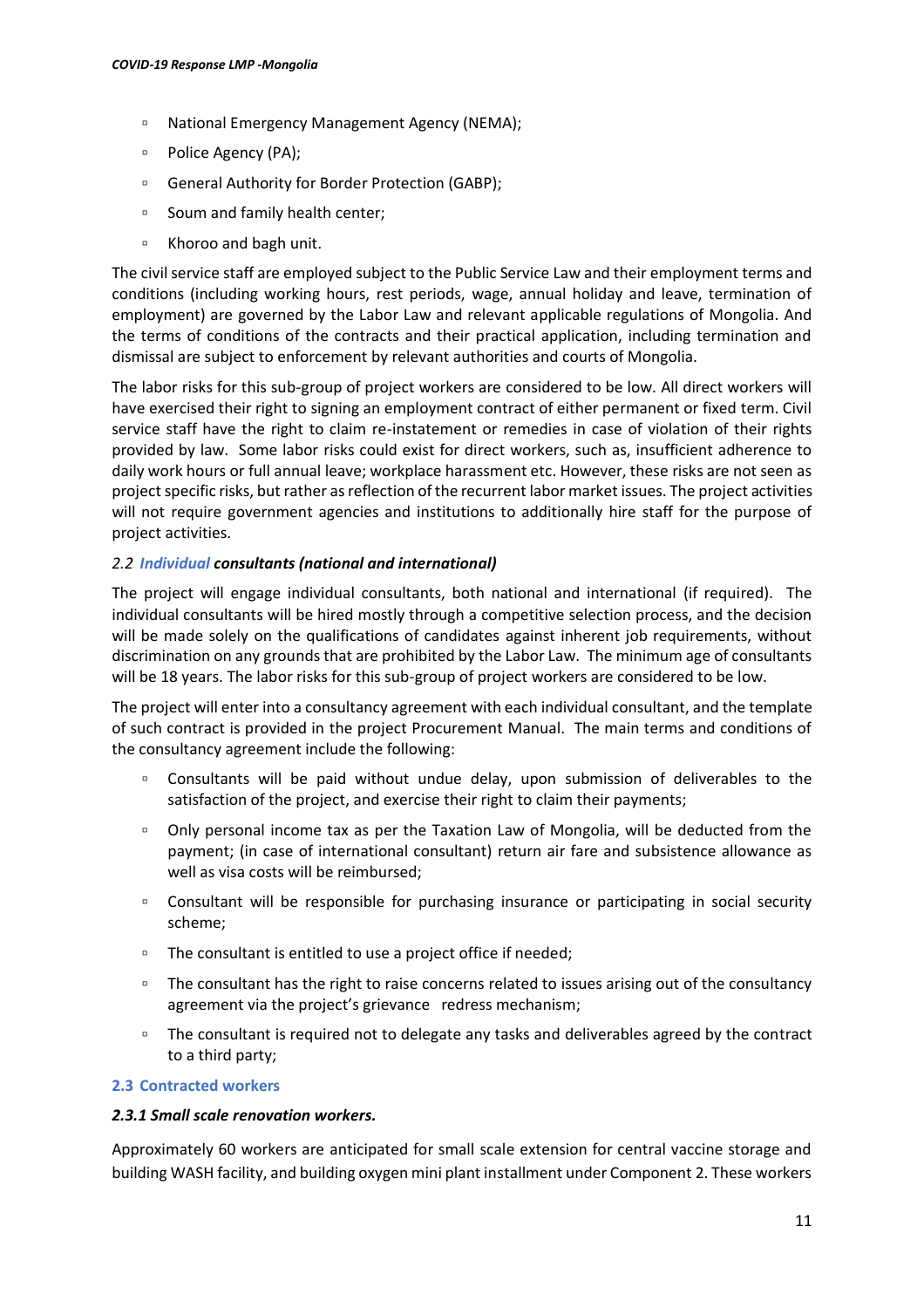will be those employed by a contractor/s selected for carrying out the small-scale civil works. Contractors will be chosen through a competitive selection. The labor management requirements for a contractor will be reviewed during the bidding process, which will include:

- Bidder's practices as regards to offering contract of employment to its workers;
- Bidder's commitment to provide contract of employment with each worker, including mutually signed statement of employment terms for a seasonal worker;
- □ Bidder's ability of applying OSH requirements at the workplace, including the provision of personal protective equipment;
- Commitment to inform and orient its workers on the Workplace Code of Conduct (CoC) and to getting the CoC signed each site manager and worker deployed to the worksite.
- Commitment to inform its workers on their rights to the GRM.

As the extension works and WASH facility building will be small scale civil works, the contractors will not be required to have as a must, a construction engineer or full-time OSH engineer, but having such human resources will be an advantage.

The Workplace CoC shall include (but not limited to) the following measures of responsible conduct of workers to:

- comply with OHS requirements set by national standards, including wearing protective helmets and equipment;
- avoid potentially risky behavior at work that could lead to workplace accidents and injuries;
- refrain from sexual harassment of co-workers and women and children in the community;
- conduct oneself with respectful, non-discriminatory and free from harassment behavior at the workplace towards co-workers of any rank, male or female or others with whom workrelated encounters take place, including members of the community.
- avoid alcohol consumption during work hours;
- avoid quarrels or fights at the workplace.

# *2.3.2 Employees of internal shipping company (private entities)*

The employees of the shipping company who are selected for internal shipment of goods from border, will be regarded as contracted workers. The estimated number of these workers required during the lifetime of the project is 20-30 persons. The internal shipping company will not be required to carry out additional hiring of employees for the purpose of implementing the project's shipment and storage activities. Therefore, the contracted workers are those existing employees of the shipment company. The company is expected to have hired and treated their employees in line with the Labor Law of Mongolia, and the terms of conditions of the employment contracts with their employees and their practical application are subject to enforcement by relevant authorities and courts of Mongolia.

The main types of workers to be engaged are truck drivers and the managers who make decisions on shipment and storage of goods. The main tasks to be performed will include shipping from border and store of them and deliver to the last client. The labor risks associated with working conditions of these workers are considered to be mild. Nevertheless, the shipment and storing contract with the company will include the responsibility of the company for upholding and complying with the requirements of the Labor Law in hiring and treating their employees. And need to address safety issues during COVID-19 pandemic.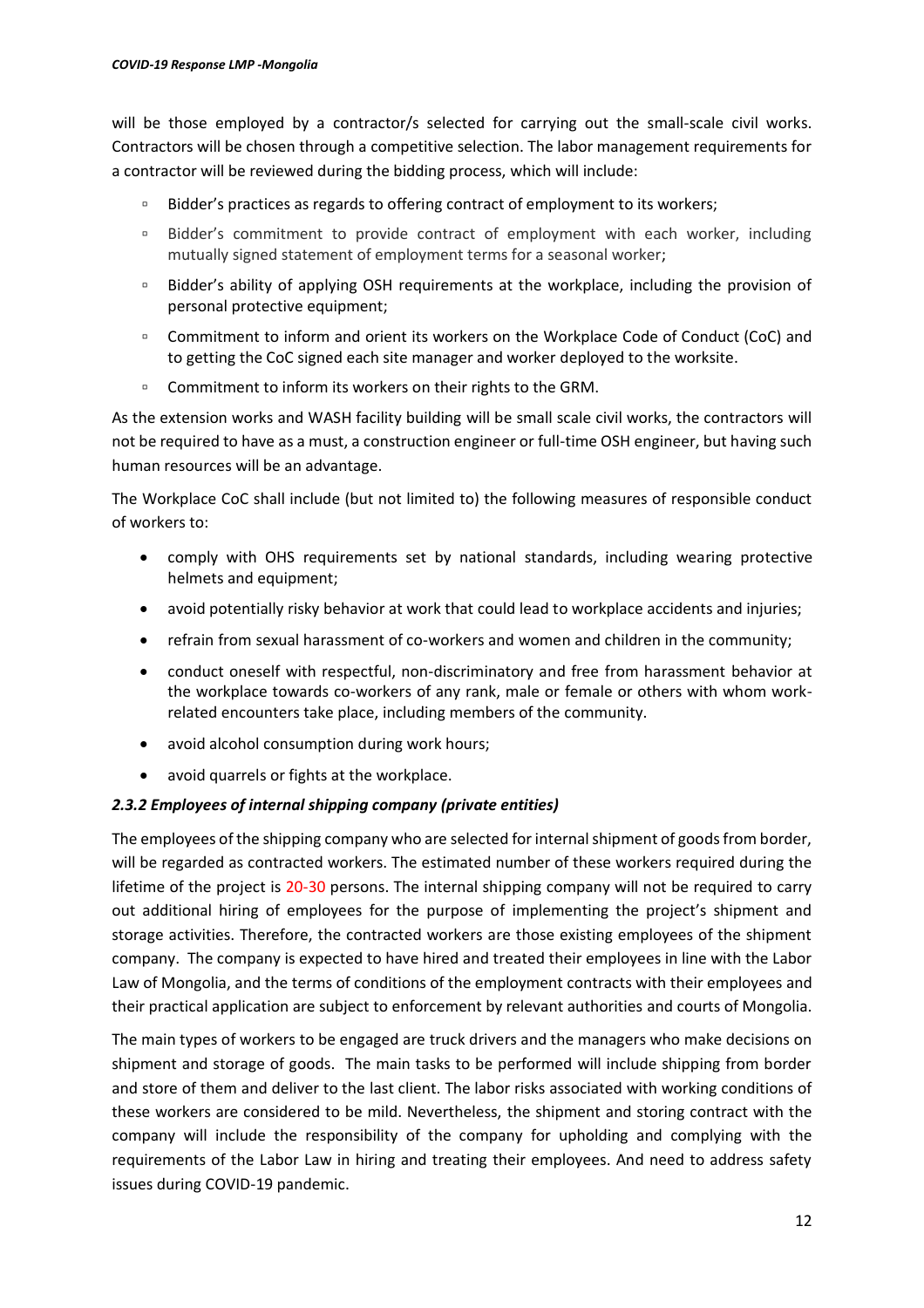### *2.3.3 Employees of consulting and non-consulting firms, NGOs and suppliers of goods*

The workers of consulting, non-consulting firms and NGOs will mainly engage in tasks related to conducting risk communicating and community engagement activities, reviewing, preparing, photocopying, and disseminating documents and reports, collecting and analyzing data, interviewing respondents through face-to face interaction and phone follow ups, facilitating meetings and consultations, organizing and facilitating training, activities, maintaining and managing relationships with the public and beneficiaries, developing and testing information system, developing and printing public communication materials. While, potential occupational safety and health risks for workers of these contractors are considered low, special health and safety guidance should be followed during the services under project activities. For example, workers should be provided personal protective equipment such as facemask/hand sanitizers when engage with community members and reducing possible risk associated with travel including traffic safety.

### **2.4 Primary supply workers**

The employees of the selected supplier firms which are selected for supplying essential equipment and other goods. The labor risks associated with working conditions of these workers are considered to be low. The supply may be local in nature or come from other parts of the country or from outside the country. Where potential child labor, forced labor, and serious safety risks are identified or are prevalent or known to exist in a specific sector, industry, or region in connection with the supply of such goods and materials, a mapping exercise should be conducted to identify possible suppliers and the extent to which they may present such risks.

### **2.5 Community workers**

Community worker's labor in a project should be a voluntary basis. Broadly, community workers work as community advocates, conduct outreach and community engagement for public health programs, and provide health education and services. CW will also provide help to bridge communication between health center and COVID patient who are staying homes. The labor risks associated with working conditions of these workers are considered to be high due to the infection of COVID-19. Below are basic precautionary measures to be followed by community workers:

- Always wear a mask in the community.
- Stay at least 2 meters away from other people, when possible.
- Use telephone or other virtual communication methods when they need to contact COVID patients staying at home.
- Engage community members in an outside, open area.
- Avoid typical physical greetings. Instead, practice no-contact greetings, such as waving, bowing, or head nodding.
- Have a sufficient supply of materials including masks and enough soap, and/or [alcohol-based hand rub \(at least 60% alcohol\)](https://www.cdc.gov/coronavirus/2019-ncov/hcp/hand-hygiene.html) – needed to conduct their assigned tasks and properly protect themselves. Alcohol-based hand rub should be provided when running water is not available for handwashing.
- Have appropriate personal protective equipment (PPE) for their responsibilities. CWs should be trained in the proper use and disposal of PPE and other materials.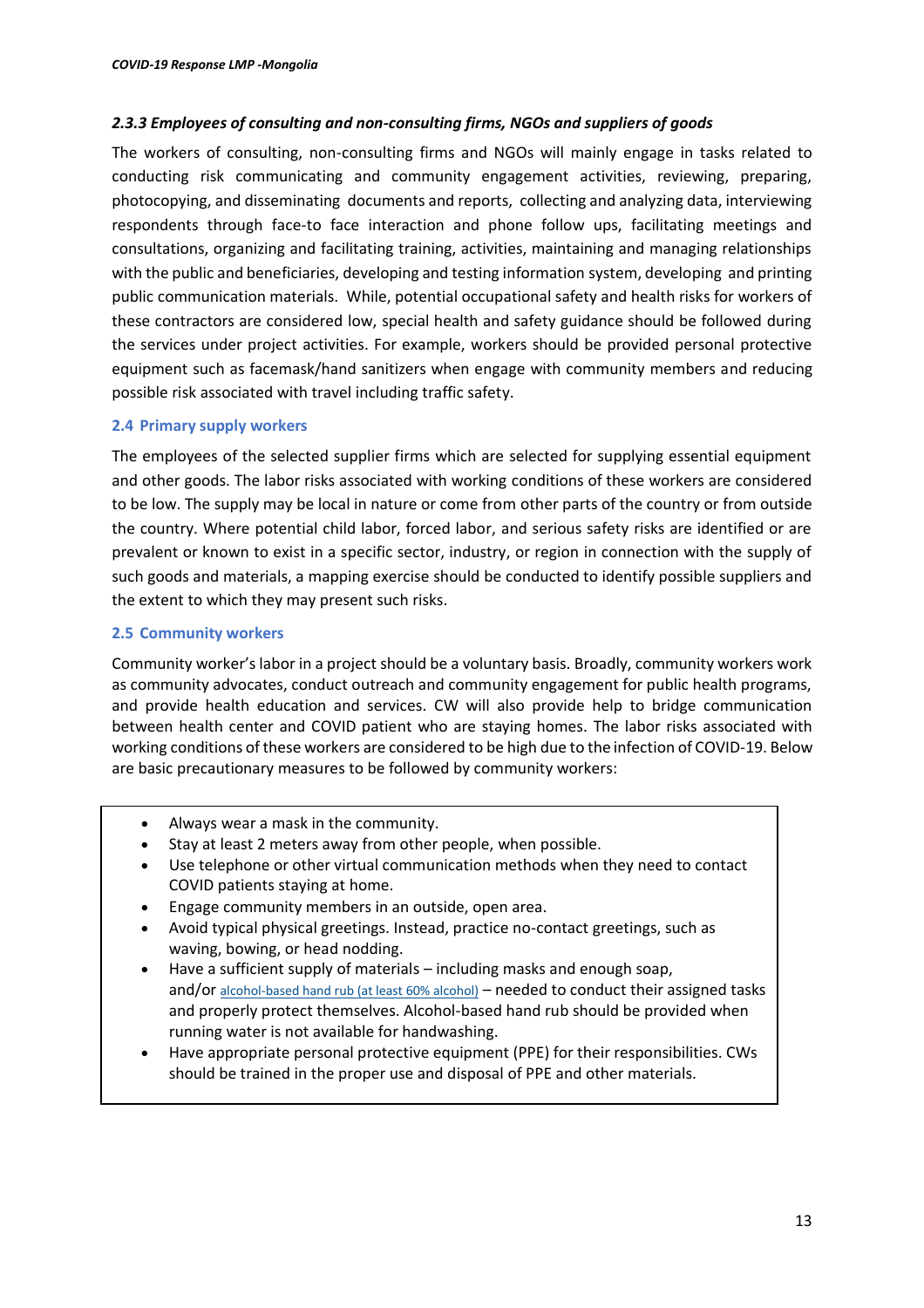# **COVID-19 CONSIDERATIONS**:

There is need consider both the risks related to the project activities the workers are employed or engaged to carry out and the COVID-19 specific risks.

All category of participants of the project implementation will support the design of effective mitigation measures including:.

- conducting pre-employment health checks and COVID-19 testing
- controlling entry and exit from site/workplace
- reviewing accommodation arrangements, to see if they are adequate and designed to reduce contact with the community
- reviewing contract durations, to reduce the frequency of workers entering/exiting the site
- rearranging work tasks or reducing numbers on the worksite to allow social/physical distancing, or rotating workers through a 24-hour schedule
- providing appropriate forms of personal protective equipment (PPE)
- putting in place alternatives to direct contact, like tele-medicine appointments and live stream of instructions

Vaccination activities are likely to require mobilization of a large workforce of health workers, community workers, volunteers and public health officials from khoroo and bagh level, many of whom will be working in challenging environments. In such circumstances, many of the risks identified above in relation to treatment of COVID-19 patients may also be relevant. Identifying these risks will inform the mitigation measures included relevant PPE, training and monitoring of correct application of infection prevention and control (IPC) for health workers, decentralizing vaccine delivery to limit large gatherings, regular COVID-19 testing of health workers and triaging sick members of the public who attend for vaccination.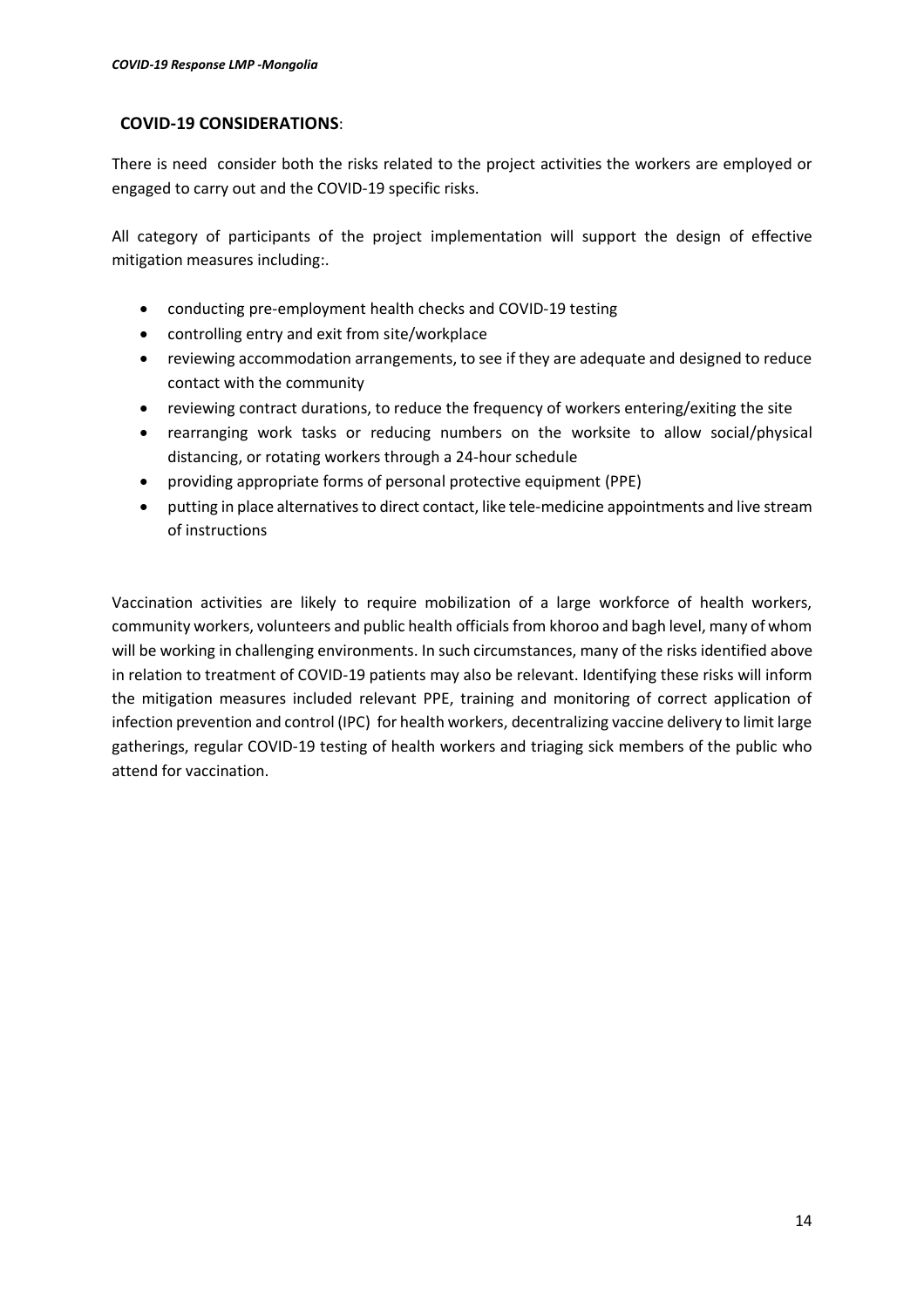# <span id="page-14-0"></span>**3. BRIEF OVERVIEW OF LABOR LEGISLATION: TERMS AND CONDITIONS**

# **3.1. Overview of labor legislation**

Mongolian Labor Law (1999), Law on Trade Unions (1991), Law on Promotion of Gender Equality (2011), Law on Occupational Safety and Hygiene (amended in 2015) and related regulations adopted by the Government and tripartite bodies provide the legal framework for protecting the legitimate rights and interests of workers of Mongolia.

The overview of the rights and working conditions prescribed by the Labor Law are provided below. It is to be noted that the COVID-19 project is working on the revision of the Labor law. Should the Labor law is revised, this LMP shall be updated in timely manner.

| Minimum age to<br>employment                                                                                       | The minimum age for non-hazardous work is 16 years.<br>The minimum age for hazardous work is 18 years.                                                                                                                                                                                                                                                                                                                                                                                                                                                      |
|--------------------------------------------------------------------------------------------------------------------|-------------------------------------------------------------------------------------------------------------------------------------------------------------------------------------------------------------------------------------------------------------------------------------------------------------------------------------------------------------------------------------------------------------------------------------------------------------------------------------------------------------------------------------------------------------|
| <b>Protection from</b><br>forced labor                                                                             | No one shall be illegally forced to work.                                                                                                                                                                                                                                                                                                                                                                                                                                                                                                                   |
| <b>Protection from</b><br>discrimination and<br>the right to equal<br>treatment and equal<br>opportunity           | Discrimination, limitation, or privilege based on nationality, race, sex,<br>$\bullet$<br>social origin or status, wealth, religion, or point of view is prohibited.<br>Employer is prohibited asking questions, when hiring a citizen, that<br>$\bullet$<br>are not related to a peculiarity of the work or duty to be performed,<br>or related to private life, personal opinion, marital status, political<br>party membership, religious beliefs, or pregnancy.                                                                                         |
| Freedom of<br>association and the<br>right to collective<br>bargaining (provided<br>by the Law on Trade<br>Unions) | Citizens have the right to freely join a trade union without prior<br>$\bullet$<br>permission, solely on a voluntary basis, without any discrimination<br>whatsoever to exercise their right to work and defend their legitimate<br>interests concerned.<br>Trade union has the fundamental right to hold negotiation with<br>$\bullet$<br>management and employer, conclude collective and other<br>agreements, monitor implementation, represent and the interests of<br>their members at labor dispute settlement institutions, and etc among<br>others. |

|  |  | Table 2. Fundamental rights at work |
|--|--|-------------------------------------|
|--|--|-------------------------------------|

### **COVID-19 CONSIDERATIONS**:

The specific legislation or regulation by the SEC/GOM might be used for the emergency situation. If military are being used to conduct project related activities will be identified by the SEC order.

Some of certain labor provisions (such as overtime compensation, annual or sick leave, or severance) have been suspended or curtailed for specific categories of workers, e.g. health care workers or other essential workers due to COVID-19 emergency measures or the requirements of urgent vaccination programs. See also Section 8.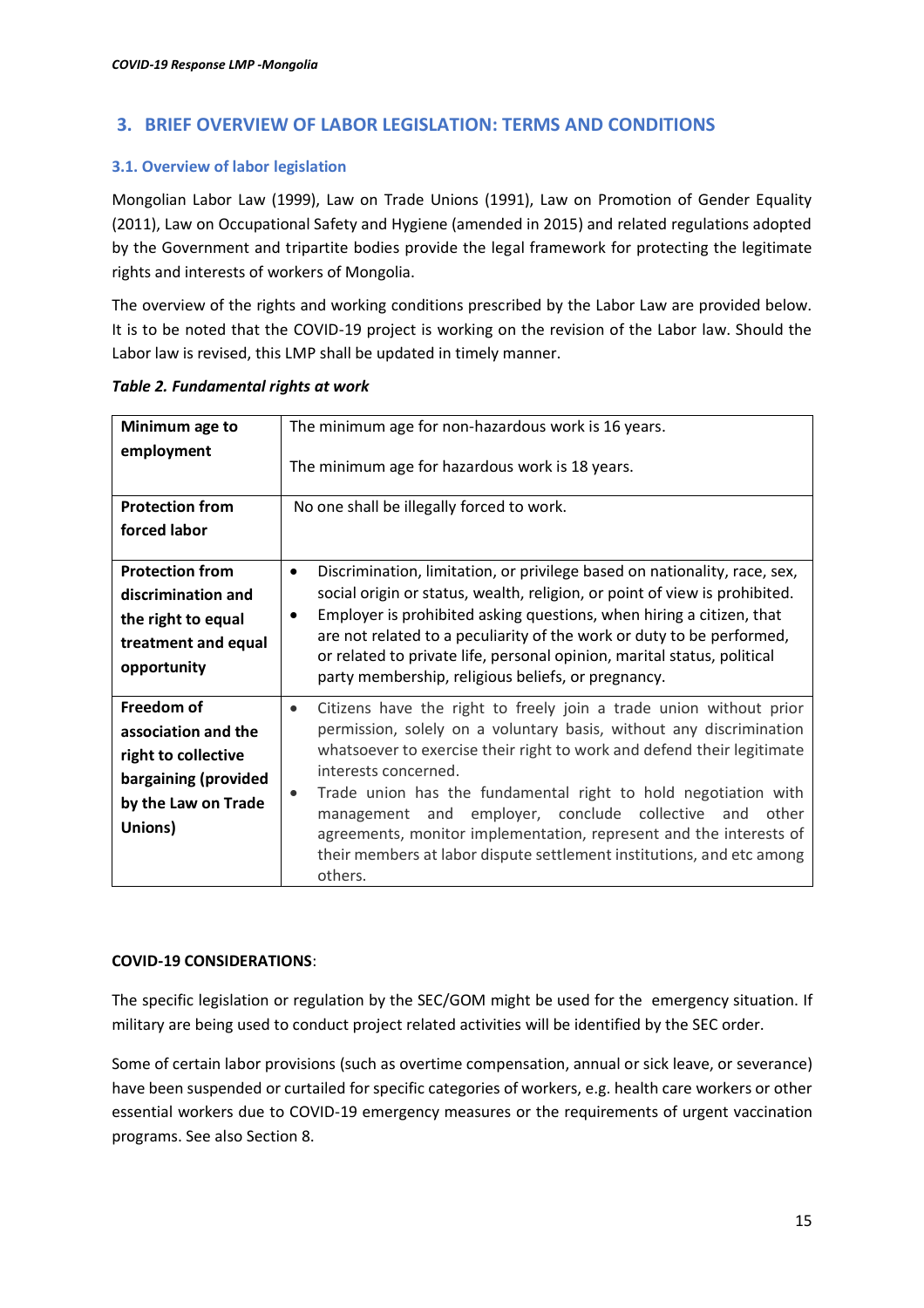# <span id="page-15-0"></span>**4. BRIEF OVERVIEW OF LABOR LEGISLATION: OCCUPATIONAL HEALTH AND SAFETY**

The Law on Occupational Safety and Hygiene (amended 2015) determines the state policy and principles on occupational safety and hygiene and provides the requirements as regards to the OHS management and monitoring system.

### *Requirements for machineries for lifting, delivering and transportation*

- a. Machineries for lifting, delivering and transportation should meet technical requirements.
- b. Machineries for lifting, delivering and transportation should be certified and permitted for use by professional organization.
- c. Maintenance, repair service and adjustment to machineries for lifting, delivering and transportation should be made within the time specified in technical documentations or test, adjustment and certification for such machineries should be made within the time approved by competent organization.

# *Requirements with respect to toxic and dangerous chemical substances, explosive devices, radioactive and biologically active substances*

- d. An employer shall take activities to protect lives and health of employees and preventative measures from toxic and dangerous chemical substances, explosives, explosive devices, radioactive, and biologically active substances and their impacts.
- e. An employer shall take records on toxic and dangerous chemical substances, explosives, explosive devices, radioactive, and biologically active substances which are in use of industrial operation, and shall inform, in accordance with procedures approved by competent organization, the labor monitoring organization and other relevant professional organizations.
- f. A person who deals with toxic and dangerous chemical substances, explosives, explosive devices, radioactive, and biologically active substances shall have knowledge and training on impact of such substances on human health and preventative measures against them.
- g. Other requirements for use and deal of toxic and dangerous chemical substances, explosives, explosive devices, radioactive, and biologically active substances by business entities, organizations, citizens shall be regulated by relevant laws.
- h. An accident, acute poisoning related to use of toxic and dangerous chemical substances, explosives, explosive devices, radioactive, and biologically active substances shall be treated as an industrial accident and be investigated and recorded.

### *Provision of special garments and protective equipment to employees*

- i. An employer shall have responsibility to provide employees with special garments and protective equipment which fit their working conditions and work performance nature at free of charge.
- j. An employer shall bear expenses related to testing, purchasing, storing, cleaning, repairing and disinfecting of special garments and protective equipment.
- k. An employer shall approve and keep the list of names, types, period of use of special garments and protective equipment.
- l. An employer shall obtain conclusion from professional organizations on the quality of its special garments and protective equipment. Special garments and protective equipment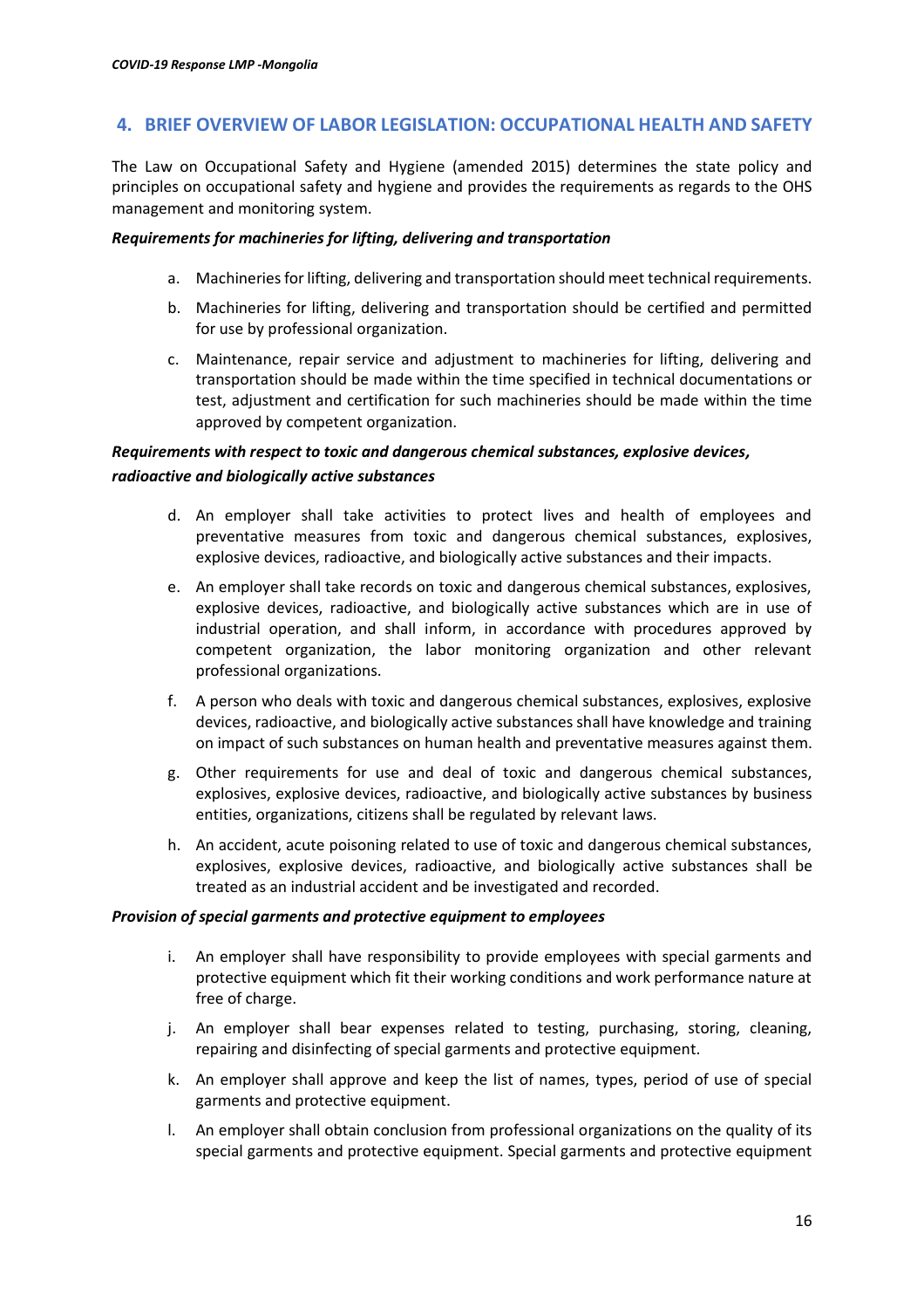manufacture in accordance with international standards and have quality warrantees are not subjected to this provision.

#### *Training on occupational safety, hygiene and professional training*

- m. Employed citizens, employees shall attend short term training on labor safety and hygiene in compliance with procedures approved by the state central administrative organization in charge of labor issues and acquire knowledge and training.
- n. Training for citizens and employees who are being shifted to another workplace;
- o. Training for citizens and employees who work at workplace which is under toxic and dangerous industrial impact or similar condition to it.
- p. An employer shall conduct training on labor safety and hygiene at least twice a year for all employees and shall take examinations from them.
- q. Employed citizens, employees shall have the following common rights:
	- i. To work at workplace which meet the labor safety and hygiene requirements;
	- ii. To have medical insurance for disease caused by industrial accident and occupational nature;
	- iii. To receive information on workplace conditions, risks that can impose danger to health, industrial dangerous and poisonous factors;
	- iv. To suspend work in case of work safety regulations is violated or certain conditions which could cause danger to human life and health is emerged in the course of work performance, and inform such matters to employer;
	- v. To attend discussion on labor safety and hygiene by personally or through one's representative.
- r. Employed citizens, employees shall have the following common responsibilities:
	- i. To abide labor safety and hygiene requirements, standard, regulations and technologies;
	- ii. To attend training on labor safety and hygiene, to take examinations if provisions of law requires and to instructed safe operations;
	- iii. To take prompt measures specified in safety regulations and procedures in case of certain conditions which could have negative impact on human life and health is emerged in the course of work performance.
	- iv. To protect one's health, to go under medical check-up;
	- v. To use special garments and protective equipment in accordance with their designated purposes;
	- vi. To acquire technique and methodology and professional skills in order to perform one's duties without risks and accidents, and to acquire skills by which able to prevent accidents, injuries and acute poisoning and deliver first aid in case of danger and accident.
	- vii. Not to bring danger and risk to oneself and others;
	- viii. To perform work in compliance with labor safety and hygiene requirements set up by employers in consistence with laws and legislations.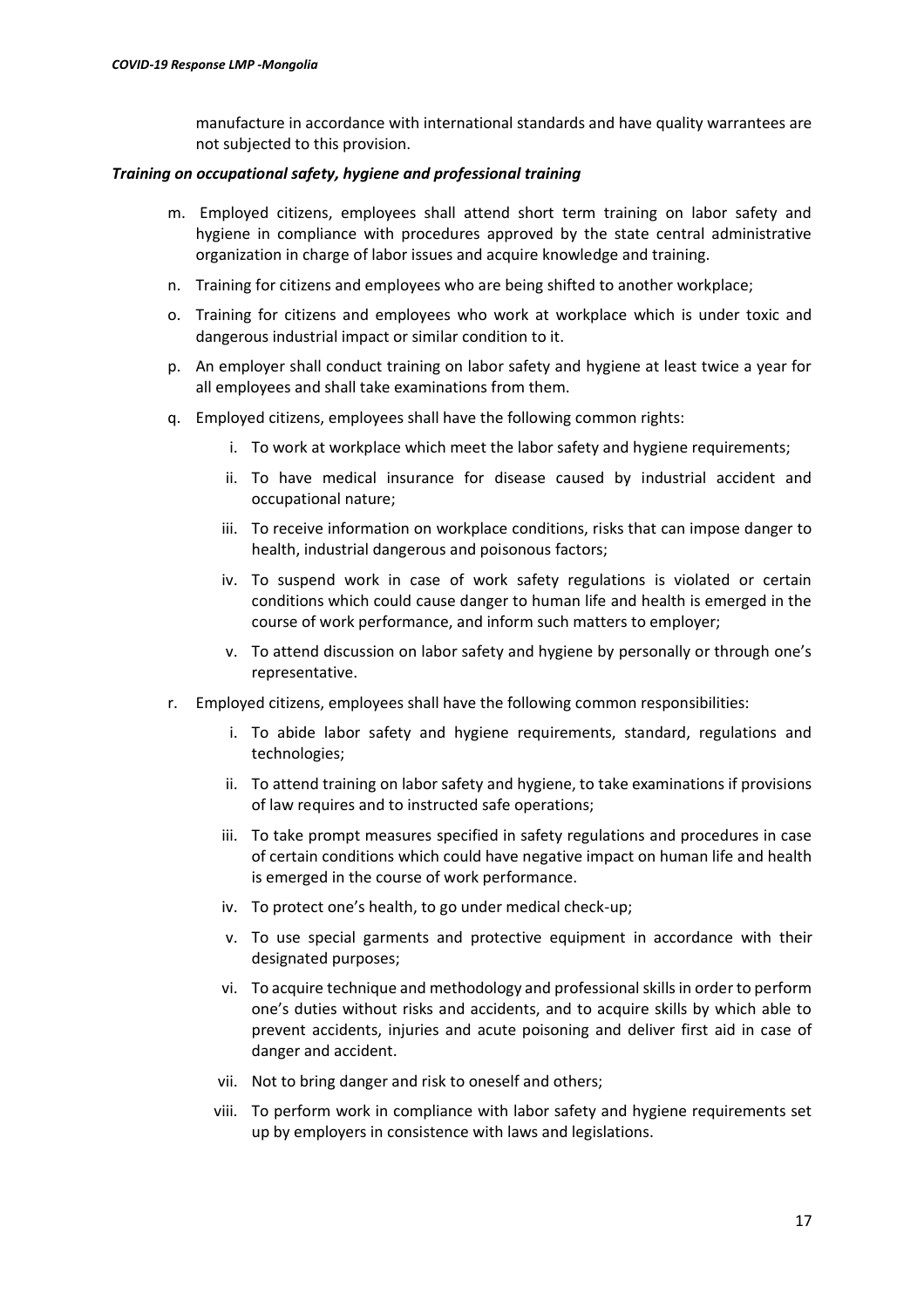#### **COVID-19 CONSIDERATIONS**:

It should set out relevant legislation and new regulations, government orders or advisories for addressing health and safety issues relevant to COVID-19. Identification of national guidelines with respect to COVID-19 measures is important (to the extent they exist). The degree to which these guidelines are up-to-date and capture good international industry practice (GIIP) should be detailed. If the Government has not published any such guidelines, reference should be made to WHO guidelines and other guidelines that may be useful. Further legislation that may be relevant could include regulations on:

- public health requirements for administering vaccines to the public and immunization safety
- disposal and treatment of immunization waste
- building and operation of medical waste facilities
- national protocols for disease prevention, screening
- containment/isolation, disposal of medical waste
- monitoring, supervision and reporting by key personnel
- development and testing of vaccines
- emergency preparedness and response
- roles and responsibilities of key government agencies.

Reference may also be made to applicable international conventions, and directives for addressing health and safety issues relevant to COVID-19, such as:

- [ILO Occupational Safety and Health Convention, 1981 \(No. 155\)](https://www.ilo.org/dyn/normlex/en/f?p=NORMLEXPUB:12100:0::NO:12100:P12100_INSTRUMENT_ID:312300:NO)
- [ILO Occupational Health Services Convention, 1985 \(No. 161\)](https://www.ilo.org/dyn/normlex/en/f?p=NORMLEXPUB:12100:0::NO:12100:P12100_ILO_CODE:C161)
- [ILO Safety and Health in Construction Convention, 1988 \(No. 167\)](https://www.ilo.org/dyn/normlex/en/f?p=NORMLEXPUB:12100:0::NO:12100:P12100_INSTRUMENT_ID:312312:NO)
- [WHO International Health Regulations, 2005](https://apps.who.int/iris/bitstream/handle/10665/246107/9789241580496-eng.pdf?sequence=1)
- [WHO Emergency Response Framework,](https://apps.who.int/iris/bitstream/handle/10665/258604/9789241512299-eng.pdf?sequence=1) 2017
- WHO SAGE Values [Framework for the Allocation and Prioritization of COVID-19 Vaccination](https://apps.who.int/iris/handle/10665/334299)  [\(Sept 2020\)](https://apps.who.int/iris/handle/10665/334299)
- [WHO SAGE Roadmap for Prioritizing Uses of COVID-19 Vaccines in the Context of Limited](https://www.who.int/publications/m/item/who-sage-roadmap-for-prioritizing-uses-of-covid-19-vaccines-in-the-context-of-limited-supply)  [Supply](https://www.who.int/publications/m/item/who-sage-roadmap-for-prioritizing-uses-of-covid-19-vaccines-in-the-context-of-limited-supply) (Nov 2020)
- WHO Target Product Profiles (TPP) for COVID-19 Vaccines (2020)
- [EU OSH Framework Directive \(Directive 89/391\)](https://osha.europa.eu/en/legislation/directives/the-osh-framework-directive/1)

# <span id="page-17-0"></span>**5. RESPONSIBLE STAFF**

The COVID-19 project and the IPIU will be responsible for:

- engagement and management of project direct workers;
- managing shopping and bidding processes, undertaking contractual arrangements, monitoring and managing contractors;
- establishing a project level/project specific GRM and disseminating the information through various means about the right of each concerned party or a project worker to access the GRM and appeals;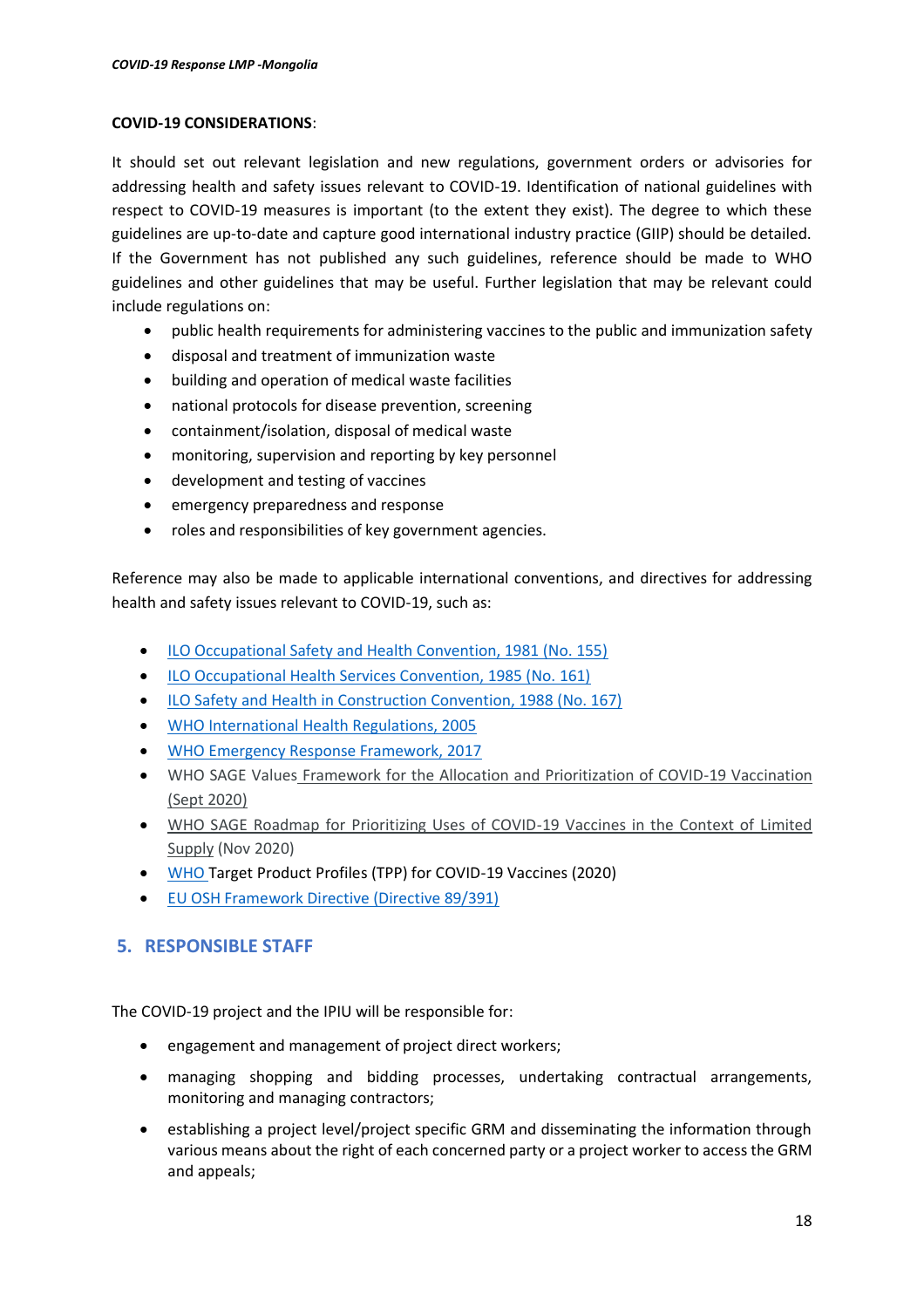- training on GRM for project stakeholders;
- addressing worker grievances;
- monitoring the compliance of requirements and guidelines for COVID-19 prevention and control should local transmission of the pandemic occur.

# **COVID-19 CONSIDERATIONS**:

Where projects are designed specifically to respond to COVID-19 (or are at a higher risk of being affected by it) consideration should be given to hiring specialized staff for enhanced monitoring and supervision, to conduct training of workers in mitigating the spread of COVID-19 and to treat patients and workers infected with COVID-19.

If required the following functions and individuals set out for the project which responsible for:

- Monitoring, supervising, and reporting on health and safety issues relating to COVID-19 (COVID-19 focal point), including details of key responsibilities and reporting arrangements for example between different Government agencies or departments conducting a vaccination program or between a Supervising Engineer and the main contractor on a construction project;
- Coordination and reporting arrangements between contractors;
- Raising awareness and training of workers in mitigating the spread of COVID-19;
- Raising awareness and training of health workers and community workers on immunization safety;
- Assessment, triaging and treatment of patients and/or workers infected with COVID-19.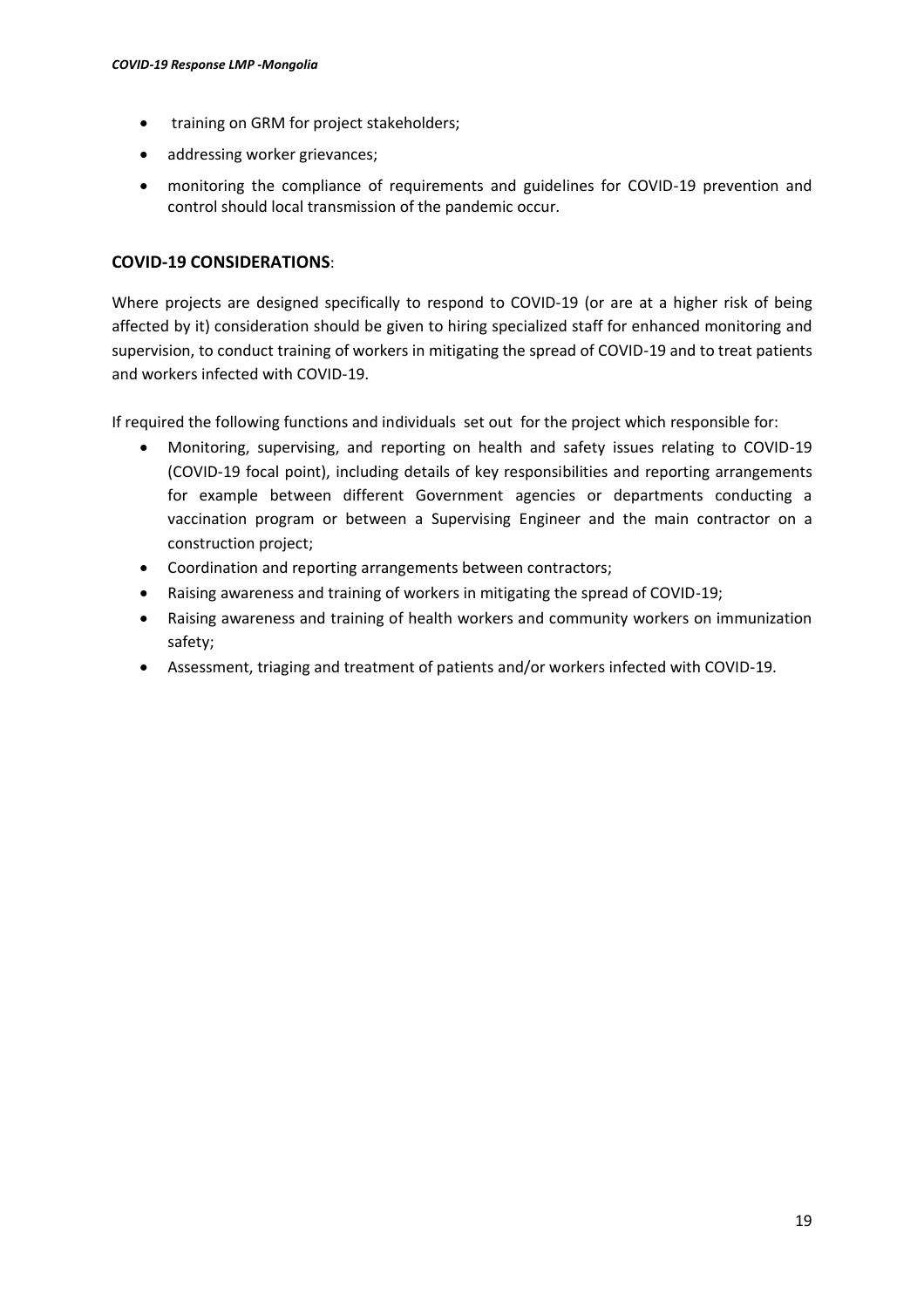# <span id="page-19-0"></span>**6. POLICIES AND PROCEDURES**

The contractors and providers of consulting and non-consulting services will be, as direct employers of workers engaged in activities that are financed by the project, responsible for:

- not hiring workers aged below legally established minimum age, and hiring based on documented evidence of age;
- signing contract of employment, including casual employment, with each worker,
- providing safe and healthy workplaces for their workers;
- informing the workers on project GRM mechanisms;
- providing orientation to employees and laborers on the occupational safety and health practices;
- addressing worker concerns and legitimate demands related to terms and conditions of employment and those as agreed by employment or work contracts;
- (in case of contractors of civil works) providing orientation to employees and laborers on the Workplace Code of Conduct and ensuring that each worker deployed to the renovation site has signed the CoC.

The COVID-19 project IPIU will ensure that above responsibilities of contractors and service providers will be reflected into the agreements with such entities. The IPIU have the right to demand from contractors and service providers to comply with contractual obligations, including in relation to a grievance lodged by a worker.

# **COVID-19 CONSIDERATIONS**:

Projects need to assess the risks posed by COVID-19, and identify what measures may be implemented. Specific procedures should be adopted to address hygiene and social distancing, as well as what should be done if workers become sick. There is an increasing body of guidance materials that can be used to prepare this section of the LMP, for example:

- For health workers rights, roles and responsibilities, including on OHS, consult [WHO COVID-](https://www.who.int/docs/default-source/coronaviruse/who-rights-roles-respon-hw-covid-19.pdf?sfvrsn=bcabd401_0)[19 interim guidance](https://www.who.int/docs/default-source/coronaviruse/who-rights-roles-respon-hw-covid-19.pdf?sfvrsn=bcabd401_0)
- For guidance on infection prevention and control (IPC) strategies for use when COVID-19 is suspected, consul[t WHO IPC interim guidance](https://www.who.int/publications-detail/infection-prevention-and-control-during-health-care-when-novel-coronavirus-(ncov)-infection-is-suspected-20200125)
- For rational use of PPE, consult [WHO interim guidance on use of PPE for COVID-19](https://apps.who.int/iris/bitstream/handle/10665/331215/WHO-2019-nCov-IPCPPE_use-2020.1-eng.pdf)
- For workplace-related advice, consul[t WHO guidance getting your workplace ready for COVID-](https://www.who.int/docs/default-source/coronaviruse/getting-workplace-ready-for-covid-19.pdf)[19](https://www.who.int/docs/default-source/coronaviruse/getting-workplace-ready-for-covid-19.pdf)
- For guidance on water, sanitation and health care waste relevant to viruses, including COVID-19, consult [WHO interim guidance](https://www.who.int/publications-detail/water-sanitation-hygiene-and-waste-management-for-covid-19)
- For projects requiring management of medical waste, consult guidance issued by WHO Safe [management of wastes from health-care activities](https://apps.who.int/iris/bitstream/handle/10665/85349/9789241548564_eng.pdf?sequence=1)
- For guidance on immunization and vaccine safety, consult WHO [Immunization Safety](https://www.who.int/immunization/documents/MLM_module3.pdf)  [guidance](https://www.who.int/immunization/documents/MLM_module3.pdf)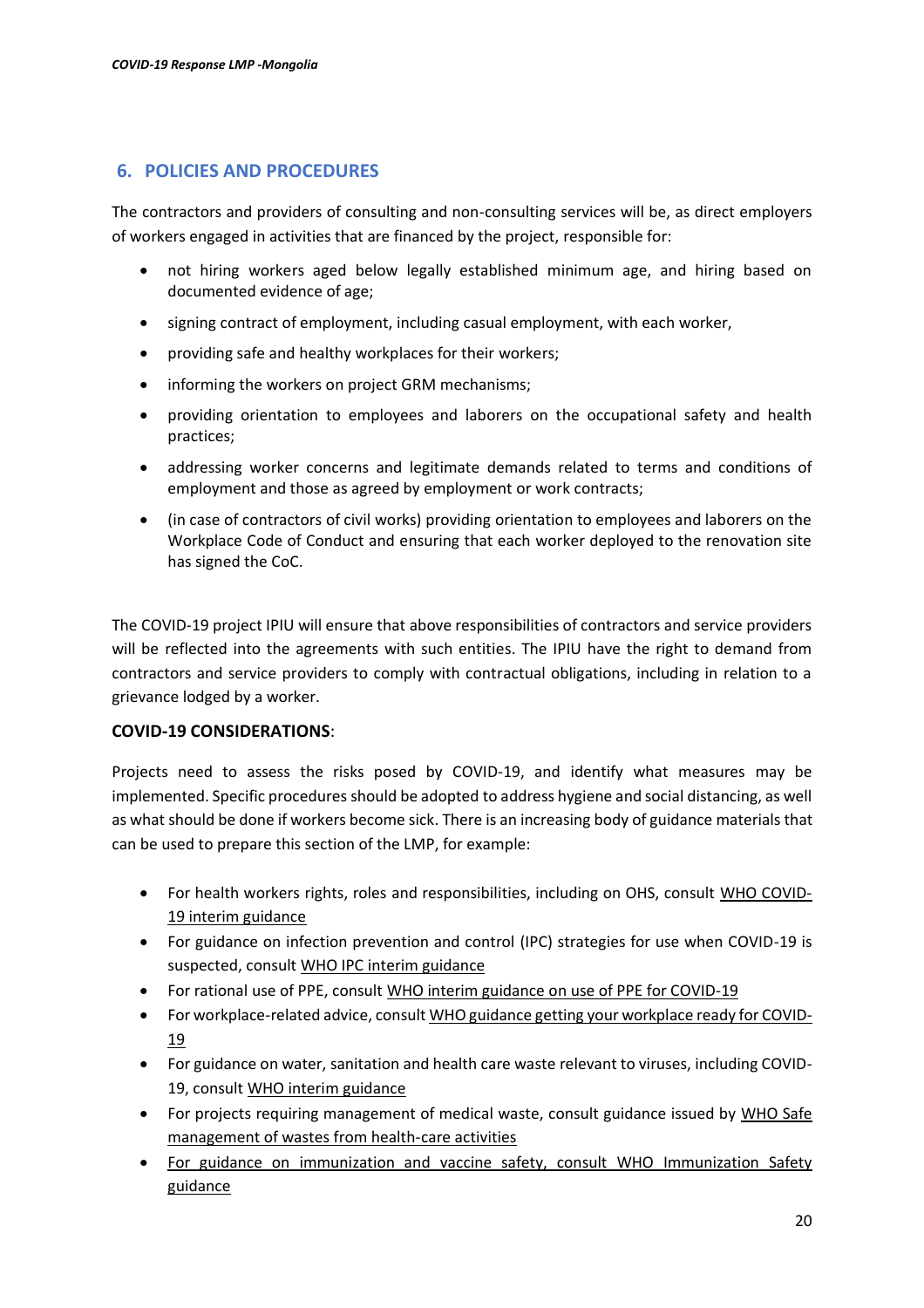• For guidance on implementation of mass vaccination campaigns in the context of COVID-19, consult [WHO framework for decision-making](https://www.who.int/publications/i/item/WHO-2019-nCoV-Framework_Mass_Vaccination-2020.1)

Further Guidance will be included in the Reference List available on th[e OPCS COVID-19 website.](https://worldbankgroup.sharepoint.com/sites/wbunits/opcs/Pages/pc/Operations-COVID19-Coronavirus-Information-03092020-081859/Overview-03092020-081941.aspx)

**For projects involving construction/civil works**, contractors should develop specific procedures or plans so that adequate precautions are in place to prevent or minimize an outbreak of COVID-19, and it is clear what should be done if a worker gets sick. Details of issues to consider are set out in Section 5 of the World Bank's Interim Note: COVID[-19 Considerationsin Construction/Civil Works Projects](https://worldbankgroup.sharepoint.com/sites/wbunits/opcs/Knowledge%20Base/ESF%20Safeguards%20Interim%20Note%20Construction%20Civil%20Works%20COVID.pdf) and include:

- Assessing the characteristics of the workforce, including those with underlying health issues or who may be otherwise at risk
- Confirming workers are fit for work, to include temperature testing and refusing entry to sick workers
- Considering ways to minimize entry/exit to site or the workplace, and limiting contact between workers and the community/general public
- Training workers on hygiene and other preventative measures, and implementing a communication strategy for regular updates on COVID-19 related issues and the status of affected workers
- Treatment of workers who are or should be self-isolating and/or are displaying symptoms
- Assessing risks to continuity of supplies of medicine, water, fuel, food and PPE, taking into account international, national and local supply chains
- Reduction, storage and disposal of medical waste
- Adjustments to work practices, to reduce the number of workers and increase social distancing
- Expanding health facilities on-site compared to usual levels, developing relationships with local health care facilities and organize for the treatment of sick workers
- Building worker accommodations further apart, or having one worker accommodation in a more isolated area, which may be easily converted to quarantine and treatment facilities, if needed
- Establishing a procedure to follow if a worker becomes sick (following WHO guidelines)
- Implementing a communication strategy with the community, community leaders and local government in relation to COVID-19 issues on the site.

**For projects supporting health facilities, storage or transportation of vaccines and deployment of** 

**vaccines**, plans or procedures should be in place to address the following issues, where relevant to the activities:

• Obtaining adequate supplies of medical PPE, including gowns, aprons, curtains; medical masks and respirators (N95 or FFP2); gloves (medical, and heavy duty for cleaners); eye protection (goggles or face screens); hand washing soap and sanitizer; and effective cleaning equipment. Where relevant PPE cannot be obtained, the plan should consider viable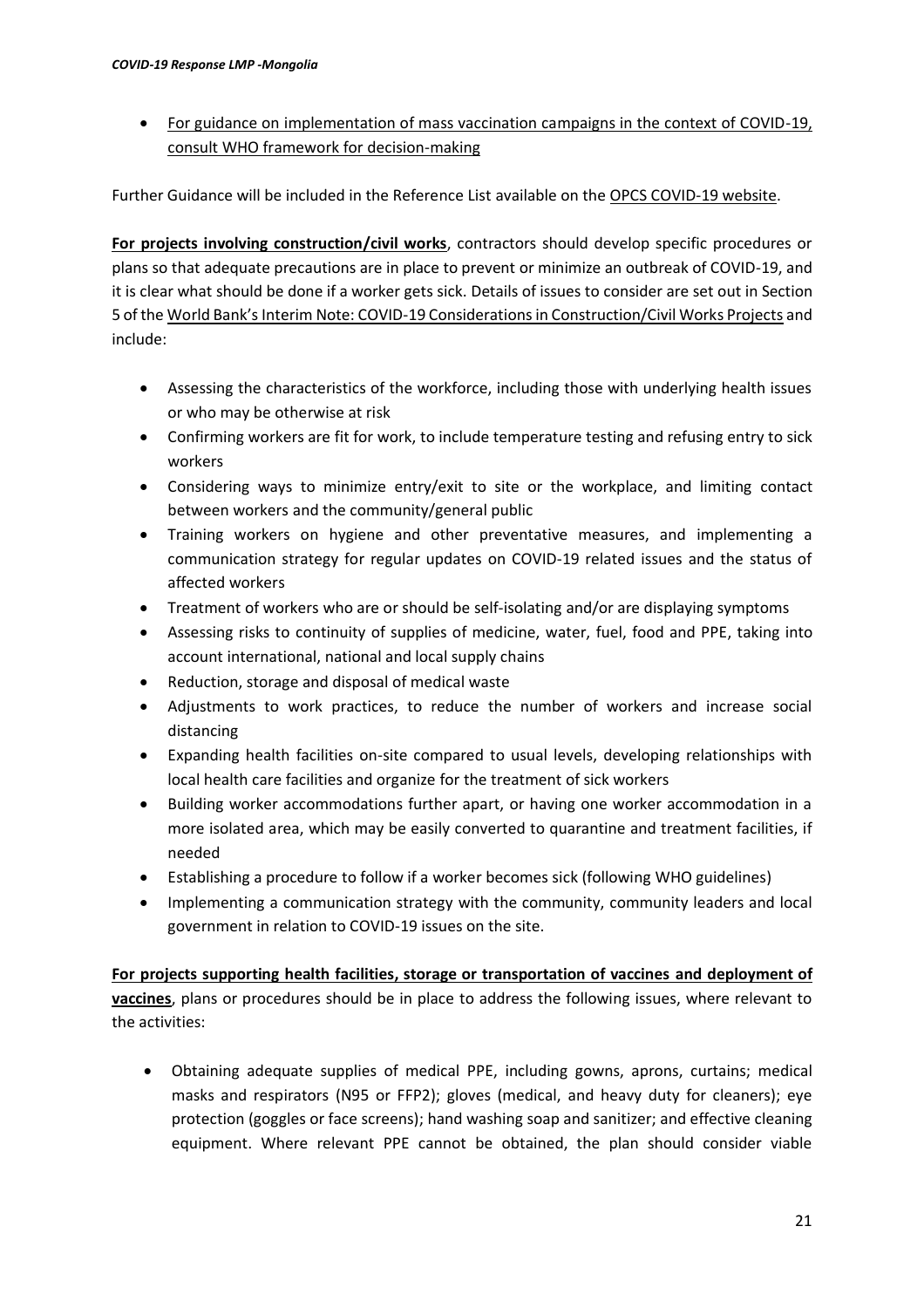alternatives, such as cloth masks, alcohol-based cleansers, hot water for cleaning and extra handwashing facilities, until such time as the supplies are available

- Prioritizing different groups for allocation of vaccines, based on WHO guidance for the fair and equitable allocation of COVID-19 vaccination or national regulations (as appropriate)
- Training medical staff on the latest WHO advice and recommendations on the specifics of COVID-19, and principles on fair, equitable and inclusive access and allocation of Project benefits, including vaccines
- Training medical staff on the priority groups for allocation of vaccines and the timetable for these groups, as well as why they are required to only vaccinate persons from the particular priority group at the particular time (for example, because that group is at higher risk, for reasons of inclusion and equity etc where there is limited supply of vaccines)
- Improving community perception of vaccination programs, particularly where they are taking place in fragile, conflict or vulnerable settings such as IDP camps or affecting vulnerable sectors (e.g. children under 5, pregnant women, elderly, hard-to-reach), by sensitizing community members on the safety and efficacy of the vaccine, and building public trust in the ability of the vaccination campaign to avoid increased risk of COVID-19 infection
- For vaccination sites, ensuring that the space is organized in a safe and socially distant manner, and necessary logistical controls and waste management are planned for in advance
- For the deployment and use of vaccines, safe cold-chain practices, checking that vaccines are approved for use by WHO or another regulatory authority agreed by the Bank, selecting safe injection equipment, immunization practices for vulnerable people such as pregnant women or children under 5, immunization waste-disposal plan, supervision and reporting on implementation of immunization practices as required under national legislation
- Conducting enhanced cleaning arrangements, including thorough cleaning (using adequate disinfectant) of catering facilities/canteens/food/drink facilities, latrines/toilets/showers, common areas, including door handles, floors and all surfaces that are touched regularly
- Training and providing cleaning staff with adequate PPE when cleaning consultation rooms and facilities used to treat infected patients
- Implementing a communication strategy/plan to support regular communication, accessible updates and clear messaging, regarding the spread of COVID-19 in nearby locations, the latest facts and statistics, and applicable procedures.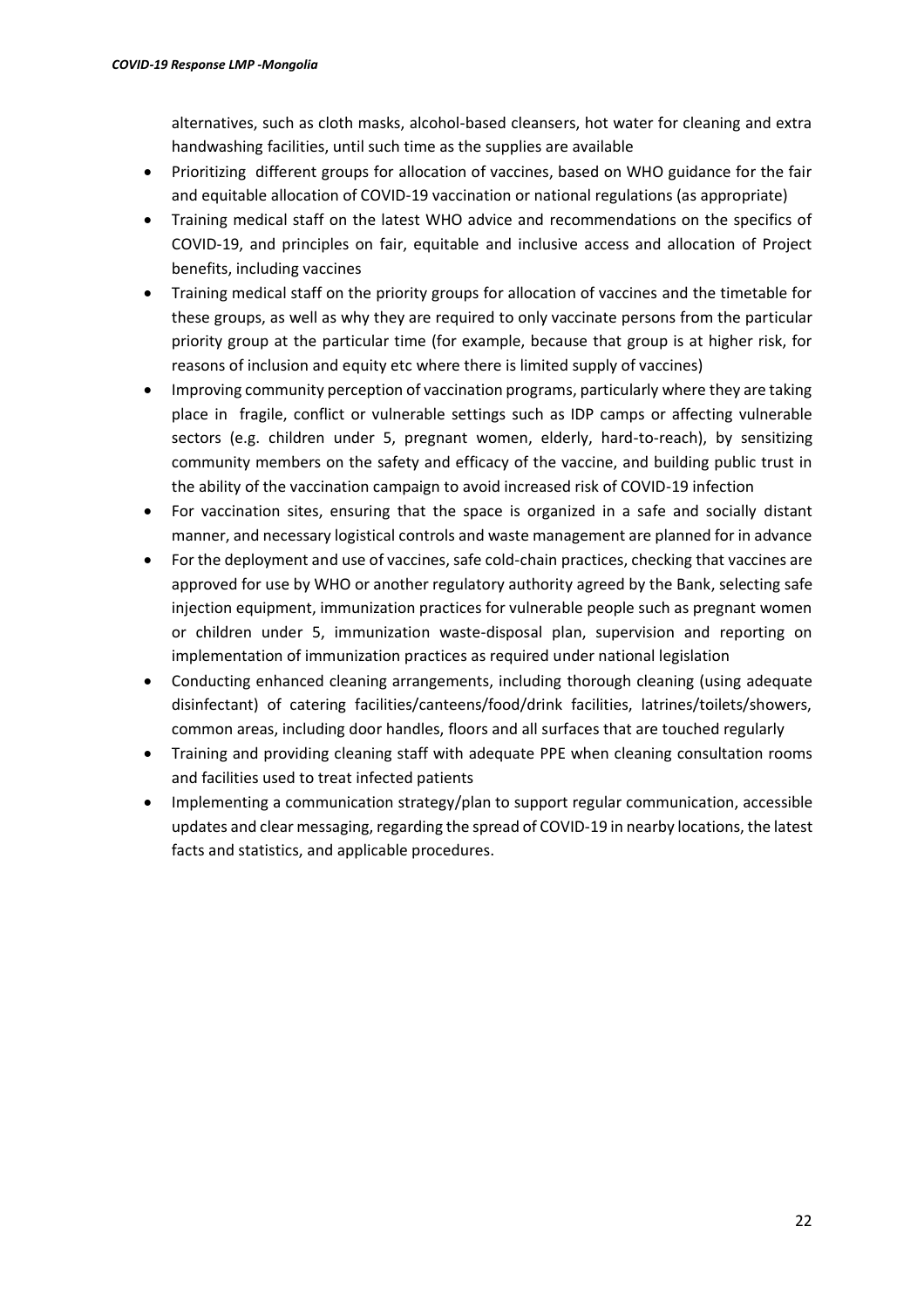# <span id="page-22-0"></span>**7. AGE OF EMPLOYMENT**

The risk of engaging minors in project activities is none or negligible. The minimum working age in Mongolia is 16 for non-hazardous jobs under the Labor Law (1999, see Article 109), however a range of requirements exist, such as medical examinations and prohibition on lifting of heavy loads and night work until the minor reaches the age of 18. Given the nature of employment on the project, only persons aged 18 and above will be engaged.

If a child under the age of 18 is discovered working on the project, measures will be taken to terminate the employment or engagement of the child in a responsible manner, taking into account the best interest of the child. The PIU (Project Coordinator and the Environment and occupational health specialist) will work together with the contractor/s and the child/their family to ensure termination is completed in a safe and responsible manner.

### **COVID-19 CONSIDERATIONS**:

Where the activities involve possible exposure to COVID-19, prohibit children under 18 from being employed due to the hazardous nature of the work (e.g. in health care facilities and medical waste treatment).

# <span id="page-22-1"></span>**8. TERMS AND CONDITIONS**

#### *Wage*

| <b>Wage</b>                       | Wage should be paid to a worker in person at least two<br>$\bullet$<br>times a month in monetary terms<br>Wage shall not be deducted illegally and with the<br>amount exceeding the limits prescribed by law;<br>The employers shall pay wages according to law to the<br>workers during statutory holidays.<br>Workers are entitled to additional pay for working<br>during public holidays, overtime, weekends and at<br>night. |
|-----------------------------------|-----------------------------------------------------------------------------------------------------------------------------------------------------------------------------------------------------------------------------------------------------------------------------------------------------------------------------------------------------------------------------------------------------------------------------------|
| Minimum wage                      | The currently applicable minimum wage in Mongolia is MNT<br>420,000 (\$226) per month. The wage paid by the employers<br>to an unskilled worker shall not be lower than the minimum<br>wage.                                                                                                                                                                                                                                      |
| Equal pay for work of equal value | Remuneration of the same amount shall be established for<br>male and female employees performing the same work.                                                                                                                                                                                                                                                                                                                   |
| Protection of hourly paid worker  | The total amount of hourly remuneration paid to the worker<br>per month shall not be lower than the remuneration of an<br>employee hired full-time for the same type of job                                                                                                                                                                                                                                                       |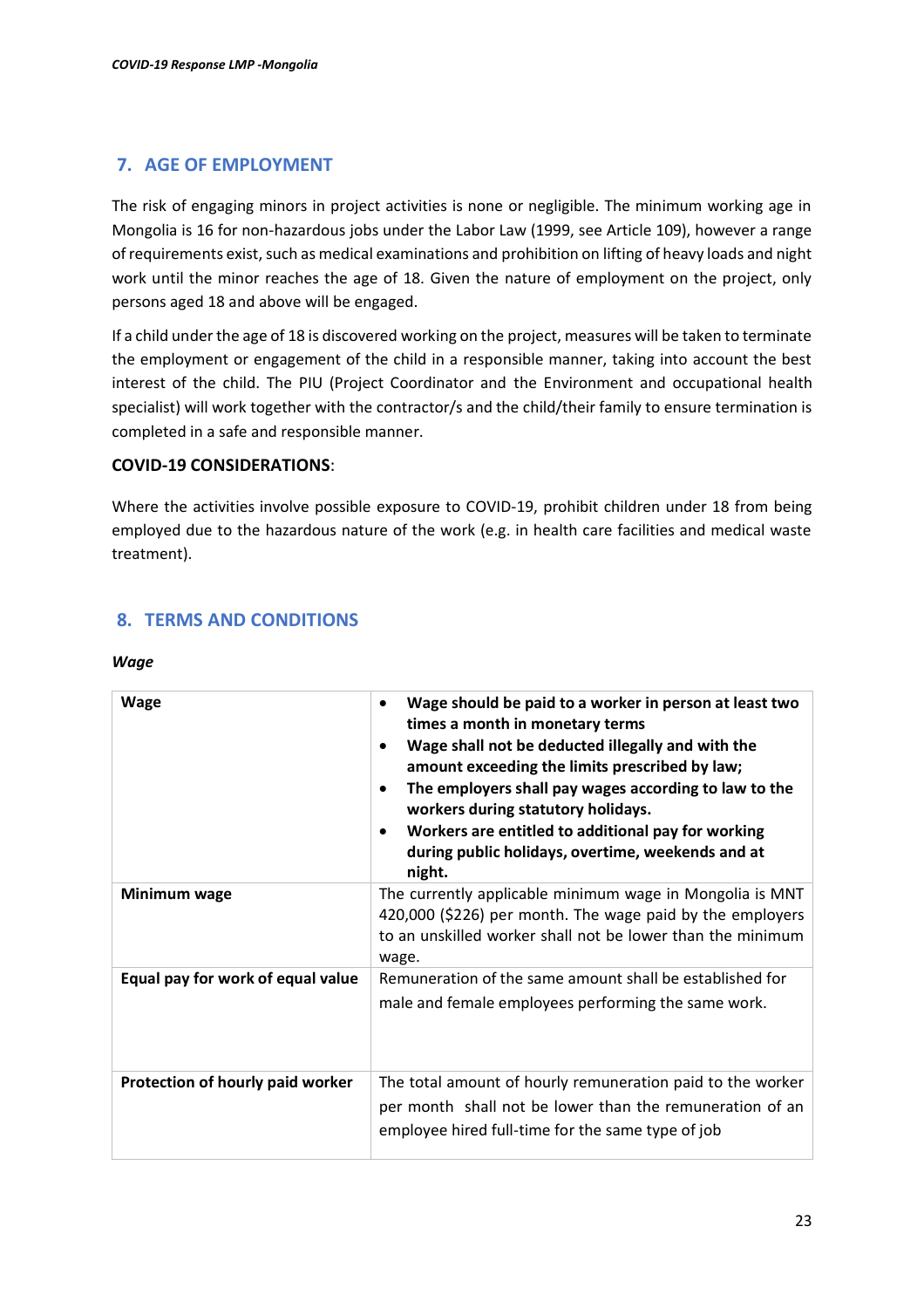### *Working time, rest and holidays*

| <b>Working hours</b>               | no more than 8 working hours per day and no more<br>than 40 working hours per week;<br>the length of the uninterrupted rest period between<br>two consecutive working days shall not be less than 12<br>hours.                                                                                       |
|------------------------------------|------------------------------------------------------------------------------------------------------------------------------------------------------------------------------------------------------------------------------------------------------------------------------------------------------|
| Rest                               | Where an employee is not able to rest on Saturday and<br>Sunday due to the specific nature of the work and<br>production, he/she shall be granted two consecutive rest<br>days on other days of the week.                                                                                            |
| <b>Nationally observed holiday</b> | The employer shall make arrangements for the employees to<br>take vacation according to law during the Naadam Festival<br>$(11th, 12th, 13th$ of July), Children's Day ( $1st$ of June) and other<br>holidays prescribed by laws and regulations;                                                    |
| <b>Annual leave</b>                | An employee is entitled to paid annual leave<br>٠<br>The basic duration of annual leave shall be at least 15<br>work days (20 days for employees aged below 18 years<br>and employer with disability) and the annual leave<br>period shall be increased depending on the employee's<br>worked years. |

### *Non-discrimination and equal treatment*

- 1. Workers shall be employed without discrimination based on ethnicity, race, gender, or religious beliefs;
- 2. Collective bargains and agreements shall incorporate provisions on the creation of conditions and opportunities for a man and a woman to combine their professional and family responsibilities, to bear and care for a child, to take care of his/her health, to enjoy labor safety, equal pay and bonus for equal work and to enjoy equal working conditions.
- 3. Gender discrimination in employment and labor relations shall be prohibited. Unless otherwise provided by an international treaty ratified by Mongolia and other relevant laws, it is also prohibited to treat preferentially, to restrict or to dismiss an employee based on his/her sex, pregnancy, child care-taking roles, or family status.
- 4. An employer shall have the following responsibilities to prevent gender discrimination in employment policies and labor relations and to ensure gender equality at a workplace:
	- 4.1 Refrain from explicitly specifying or implying a preference for any one sex in a job vacancy notice/advertisement, except in conditions under the Law of Mongolia on enforcement of the law on promotion of gender equality (Article 6.5 and Article 7 of this law);
	- 4.2 Recruiting a person of the under-represented sex in order to ensure gender balance in a given organization or its unit;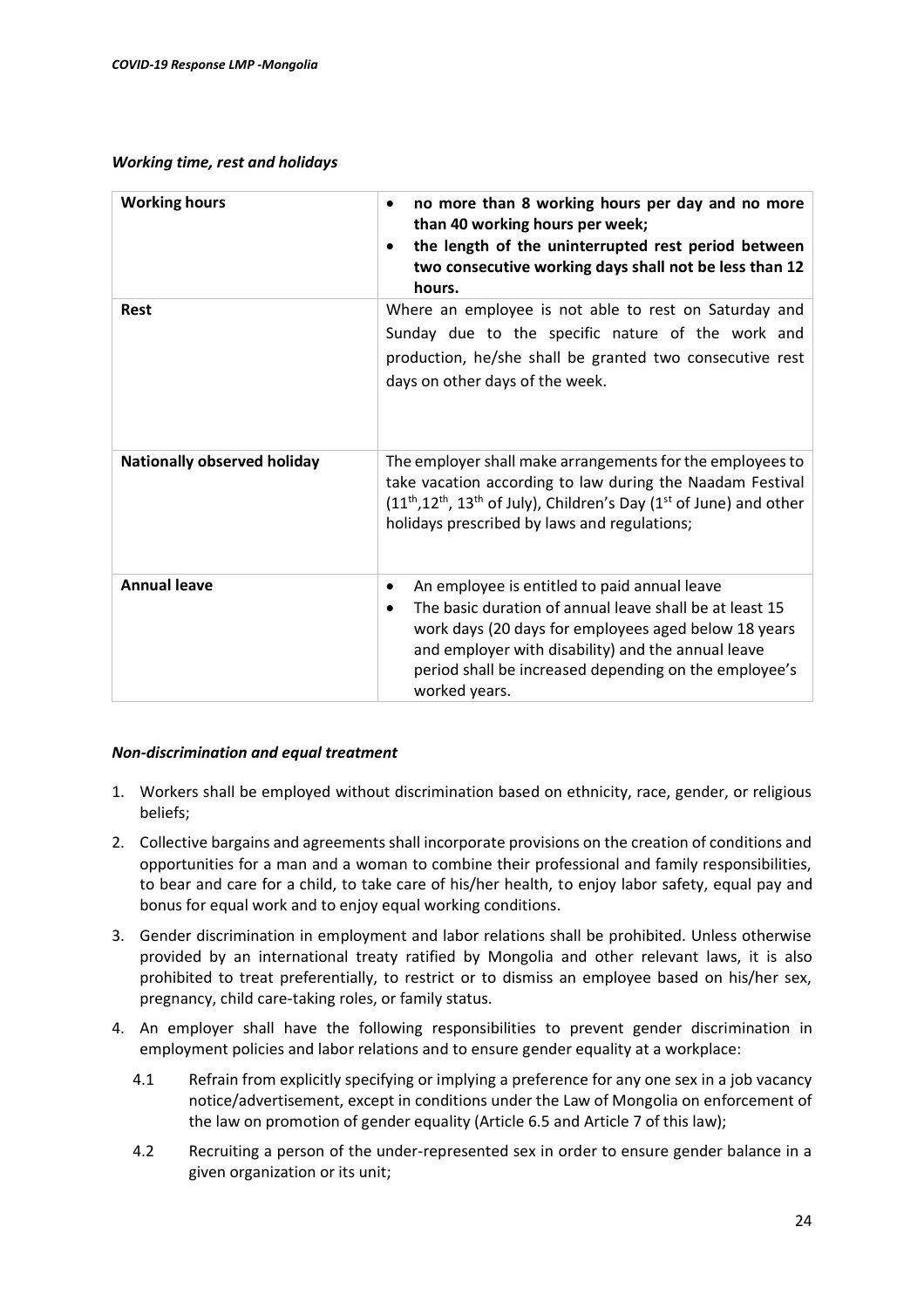- 4.3 Carry out monitoring and evaluation of legal provisions on equal pay for equal work and equal working conditions and take actions to eliminate identified breaches;
- 4.4 Undertake the promotion, professional training and re-training, skills development and pay increases for male and female employees based on the human recourse roster;
- 4.5 Ensure that in a case of a once a time lay-off of more than one third of the workforce as a result of a structural change, the gender ratio of the dismissed group be directly proportional to that in the entire workforce irrespective of the length of service;
- 5. An employer is prohibited from dismissing a pregnant woman, mother who has a child under three years of age, except for cases of dissolution of the organisation and cases provided for in Subsections 40.1.4 and 40.1.5 of Mongolian Labor law.
- 6. In order to prevent and keep the workplace free of sexual harassment and to maintain zero tolerance of such harassment, an employer shall take the following measures:
	- 6.1 Incorporate in organization's internal procedures specific norms for prevention of sexual harassment in a workplace and the redress of such complaints;
	- 6.2 Design and conduct a program on training and retraining geared toward creating a working environment free from sexual harassment, and report on its impact in a transparent manner.
- 7. When hiring a citizen, in the course of the labour relationship, due to the peculiarities and requirements of the work or duty, an employer has limited an employee's rights and freedom, and then he/she shall be obligated to prove the basis for doing so.

### *Employment contract and contract termination*

### Labor contract

- 1. The Labor Law provides that an employer shall establish a labor contract, and the following basic conditions shall be agreed on in the labor contract:
	- *a. name or title of the position or employment;*
	- *b. terms of the contract;*
	- *c. amount of basic salary or salary of the position;*
	- *d. working conditions.*
- 2. The employer is obliged to furnish the employee with a copy of the labor contract.
- 3. Unless a written labor contract is signed, an employer is not permitted to require a person to carry out work and duties.
- 4. A labor contract for regular job place shall be open-ended.
- 5. If the terms of an employment contract is expired, and the parties do not propose to terminate it and an employee continues to perform his work, such a labor contract shall be considered as to have been extended for the initial term specified in the labor contract.
- 6. An employer shall establish a labor contract with an employee in written form and submit one copy of such a labor contract to the employee. It is prohibited to conclude any contract other than a contract of employment in a permanent workplace.
- 7. If an employment contract has not been established in a written form, an employer shall not require an employee to perform work or duties.

### **Individual contract**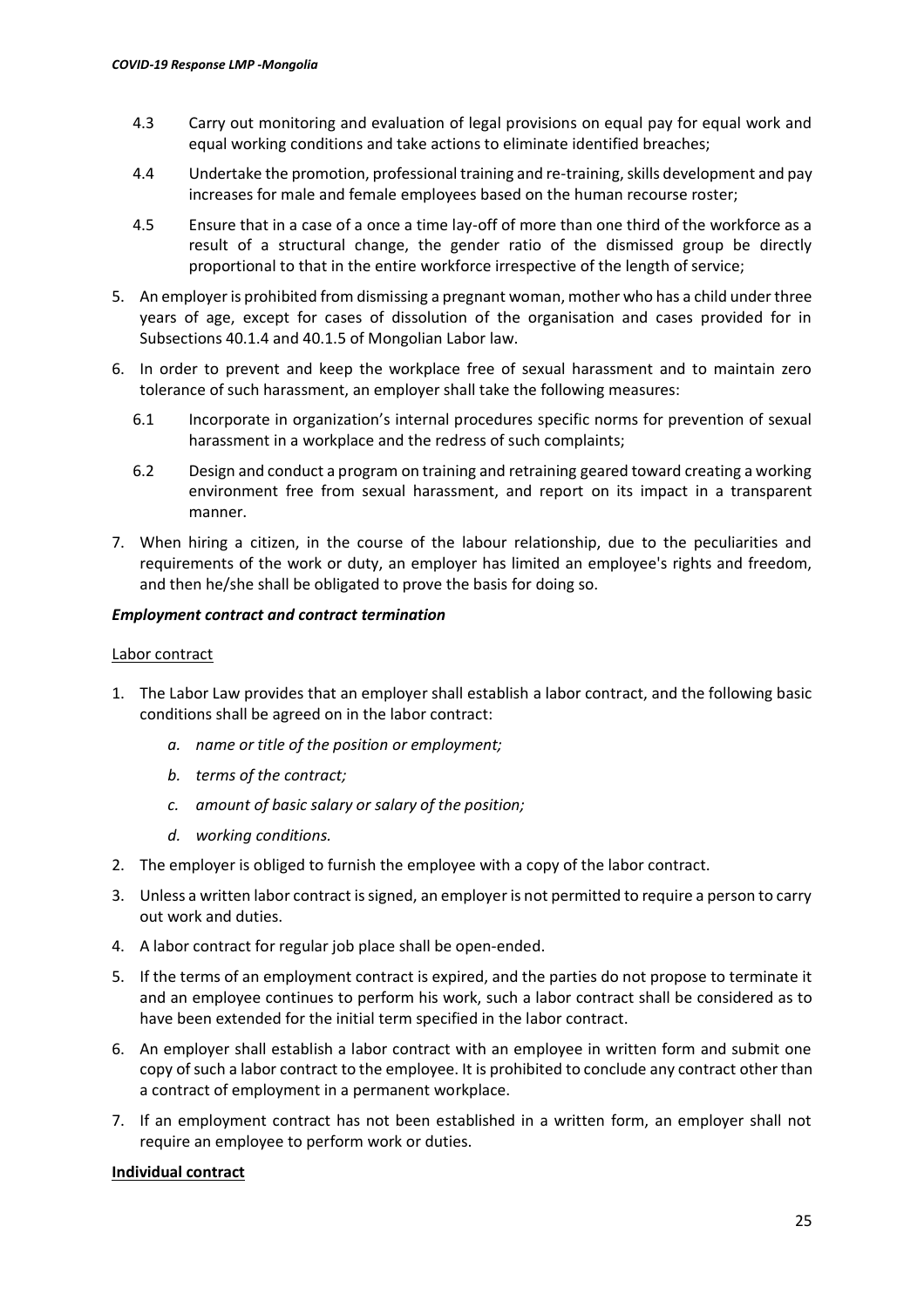- 8. For the purpose of hiring the labour of others, an owner or a person authorised by the owner, shall establish an individual contract with such a citizen, when exercising a certain part of his ownership rights; further, an employer, for the purpose of hiring a citizen with a highly-developed and rare talent or high skills, shall establish an individual contract with such a citizen.
- 9. A schedule of the jobs or positions for a citizen, with whom an individual contract may be established as specified in section 22.1 of this law, shall be approved by the member of the Government in charge of labour issues.
- 10. An individual contract shall be in written form. The term of an individual contract shall not be more than 5 years.
- 11. In an individual contract the parties shall accurately specify the term, final result of work to be performed by an employee, obligations of an employee to an employer, regulations for evaluation of a contract, the extent of asset to be placed under an employee's authority, regulations on ownership, utilisation and disposition of such capital, remuneration, perquisites and benefits to be assigned to an employee, an amount or percent from the operating results or profits to be assigned to an employee, and liabilities to be imposed on an employee.
- 12. If, during the evaluation of an individual contract, it is considered that an employee has performed his work or duties properly, an individual contract may be prolonged.

### **Termination**

A labour contract shall be terminated on the following grounds:

- a. if the parties have mutually agreed to do so;
- b. if a citizen who is employer or an employee has died;
- c. if an employment contract has expired and it has been decided not to extend the contract;
- d. if an authorized organization specified in law has so demanded;
- e. If an employee has been called up in the active army;
- f. if a court decision that imposes a conviction of an employee, preventing him from performing his work duties as a result of his crime, has come into force;
- g. if an employment contract has been terminated by the initiative of an employer or an employee.

### *Dismissal*

- h. When terminating a labour contract with an employee, the employer shall establish a time for the transfer of duties to the new employee and include that time in the decision on dismissal of the employee.
- i. An employee shall be considered dismissed on the last day when he/she transfers his/her duties.
- j. The employer shall be obligated to provide the employee dismissed with the decision on the dismissal, social insurance book and, if it is provided by law, with dismissal allowances on the date of dismissal.
- k. The employer shall be obligated to issue a letter of reference about the occupation, profession, specialisation, position and remuneration at the request of the employee.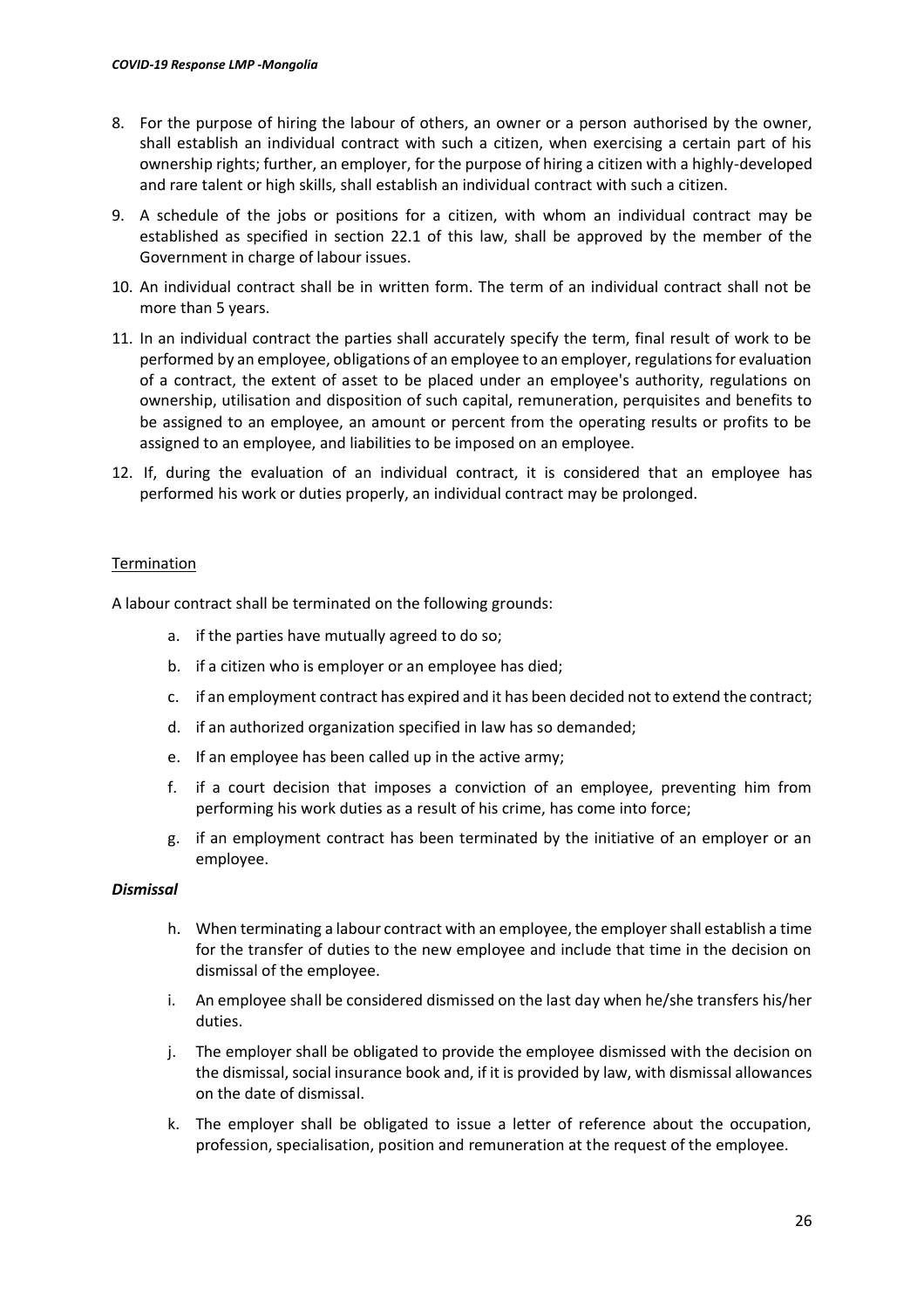### *Vulnerable workers*

Protection of vulnerable workers is provided by the Labor Law. No child below the age of 18 years will be employed by the project. The minimum age for employment in Mongolia is 16 under the Labor Law (1999, see Article 109) for non-hazardous work, however a range of requirements exist, such as medical examinations and prohibition on lifting of heavy loads and night work until the minor reaches the age of 18. The Labor Law also includes a variety of protections for persons with disabilities.

Mongolia has Law on Promotion of Gender Equality (2011) and has recently undertaken efforts to more strongly enforce this law which covers non-discrimination, gender mainstreaming, equal rights and mandating the government for promotion of gender equity.

# **COVID-19 CONSIDERATIONS**:

The Disaster Protection Law (in place since 2017) authorizes the National Emergency Management Agency and State Emergency Committee (SEC) to direct emergency policies and measures via the Government of Mongolia and regional emergency committees. The legal enforcement of SEC-led precautionary measures enabled a unified and focused administration of COVID-19 disaster management. All activities will be based on decision of the SEC during this COVID-19 emergency period of time.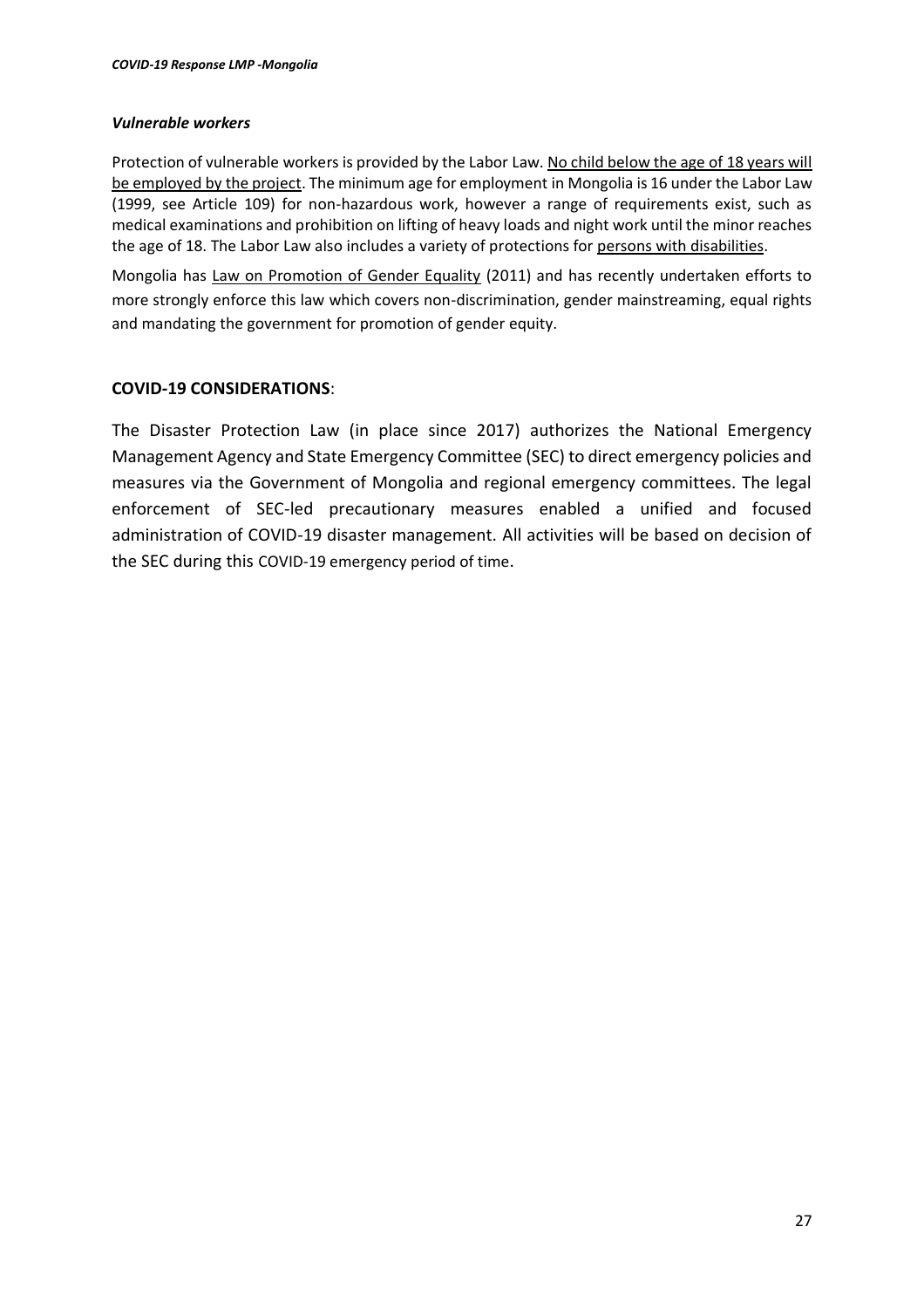### <span id="page-27-0"></span>**9. GRIEVANCE MECHANISM**

Worker grievances will be addressed at various levels:

- i) Each employer will maintain dedicated grievance focal point at company/facility level; who will be trained in the application of the labor management procedures.
- ii) If the grievance cannot be resolved at the company or facility level, then it can be referred to the PIU Risk Communication/Community Engagement Specialist.
- iii) If the grievance cannot be resolved at the PIU level, then it can be referred to Ministry of Health focal point, Director of of Public health policy, coordinaton and implementation department, who may decide to convene a special working group with representatives of the worker, employer, and an independent third party.

Table 3 outlines contact information at each level. This grievance mechanism will be available to all workers. The grievance mechanism does not impede access to other judicial or administrative remedies that might be available under the national law or through existing arbitration procedures, or substitute for grievance mechanisms provided through collective agreements. The channels for labor grievances are described below:

|                        | Each Enterprise / Facility level<br>including health care service<br>delivery centers (at primary,<br>secondary and tertiary level) | <b>Integrated Project Implementation</b><br>Unit                                                       | <b>Ministry of Health</b><br>(COVID-19 project)                                                                   |
|------------------------|-------------------------------------------------------------------------------------------------------------------------------------|--------------------------------------------------------------------------------------------------------|-------------------------------------------------------------------------------------------------------------------|
| Contact:               | Head<br>of<br>that<br>particular<br>enterprise/facility                                                                             | <b>Risk Communication/Community</b><br><b>Engagement Specialist</b>                                    | Director<br>of<br>Public<br>health<br>policy,<br>coordinaton<br>and<br>implementation<br>department, MOH          |
| <b>Address:</b>        | based on location                                                                                                                   | #1103, Ayud tower, Peace street-<br>$13b$ .<br>Sukhbaatar<br>district.<br>Ulaanbaatar 210648, Mongolia | Government<br>building<br>VIII, Olympic street-2,<br>Sukhbaatar<br>district<br>Ulaanbaatar,<br>14210,<br>Mongolia |
| Website                | $\overline{a}$                                                                                                                      | www.ehp.mn                                                                                             | www.mohs.gov.mn                                                                                                   |
| Phone                  | $\overline{\phantom{a}}$                                                                                                            | 77077793                                                                                               | 51-263695                                                                                                         |
| Email                  | $\overline{\phantom{a}}$                                                                                                            | piu@ehp.mn                                                                                             | E-mail:<br>info@moh.gov.mn                                                                                        |
| <b>Social</b><br>Media |                                                                                                                                     | www.facebook.com/Цахим<br>Эрүүл<br>Мэнд                                                                |                                                                                                                   |

**Table 3. Channels for lodging labor gradience to be used by to project workers**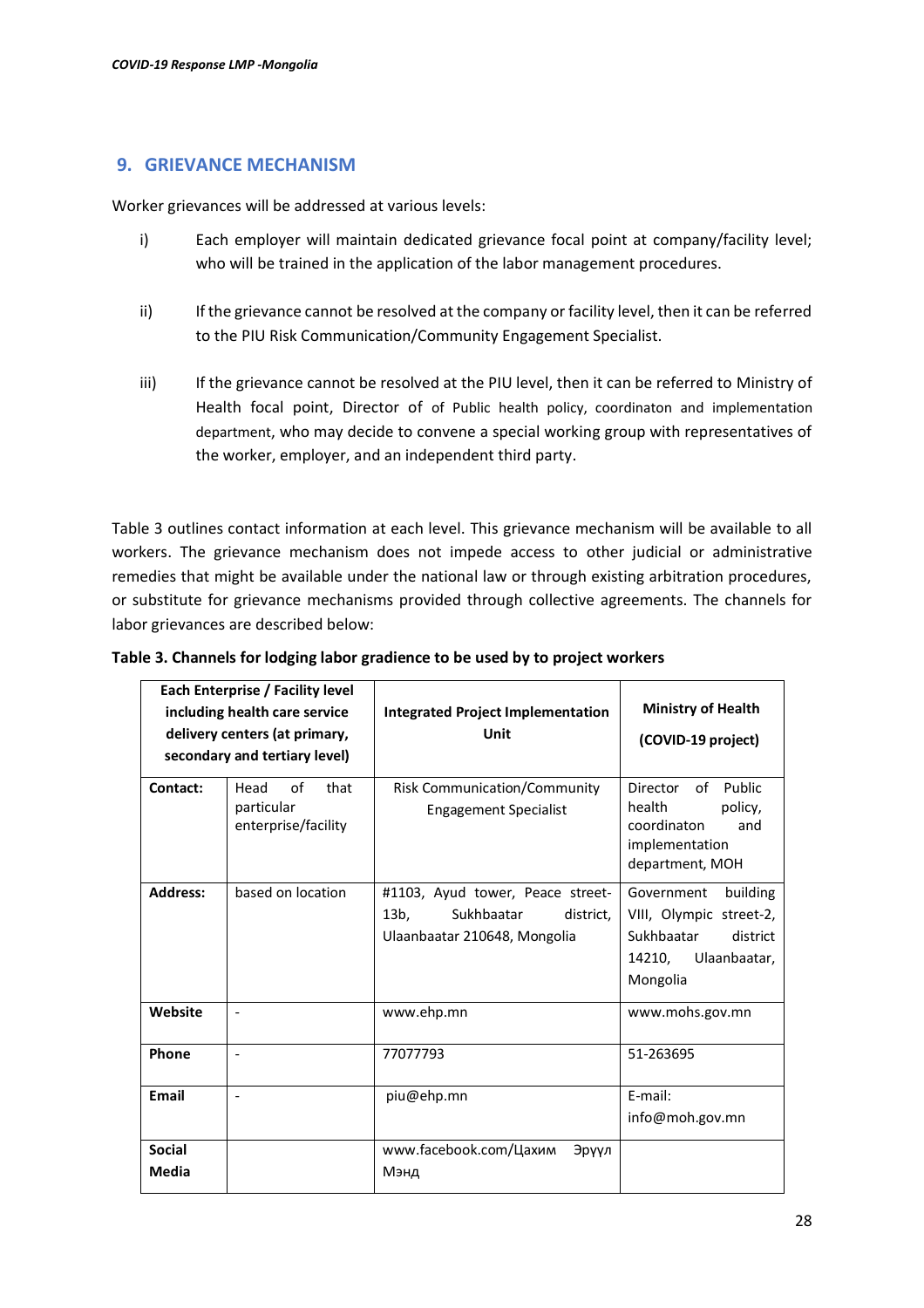|  | https://twitter.com/EHealthProject1 |  |
|--|-------------------------------------|--|
|--|-------------------------------------|--|

Note\*: Personnel/worker's related compliance could be directly sent to the PIU.

The IPIU will have a project specific website which will host a specific tab designed to register feedback/grievance from project workers. Labor grievances can be expressed at any time during the project lifetime. There will not be any charge for filling a grievance.

A grievance can be lodged in writing, verbally and through electronic means, as per the applicable national legislation. Grievances lodged in writing will include grievance submitted via the online means. As per the applicable national legislation, a grievance lodged in writing shall be identifiable with the full name, residential/postal address. Complaints lodged via government hotlines (which then forwarded by the system to the COVID-19 project, or MOH or their field offices) and via telephones of the above four channels will be considered as verbal complaints. Grievances lodged via government hotlines do not identify the name and address of the complainant, therefore, information about such grievances shall be recorded so.

| <b>Topic</b>                                                                                        | <b>Regulation</b>                             | <b>Grievance Redress</b>                                                                                                                                                                                                                                                                                                                 |  |
|-----------------------------------------------------------------------------------------------------|-----------------------------------------------|------------------------------------------------------------------------------------------------------------------------------------------------------------------------------------------------------------------------------------------------------------------------------------------------------------------------------------------|--|
| <b>Gender Discrimination</b><br>Mongolia<br>Law of<br>on<br>Promotion of Gender<br>Equality (2011), |                                               | Civil<br>The<br>Council<br>Service<br>complaint<br>oversee<br>resolution on gender discrimination within the civil<br>service (article 21)<br>Article 23, Any act of violation of provisions except<br>Article 14 of this law shall form a basis to lodge a<br>complaint with the National<br>Rights<br>Human<br>Commission of Mongolia. |  |
| Wrongful<br>dismissal,<br>compensation,<br>contracts,<br>punishment,                                | Mongolian Law on Labor<br>(1999), Article 128 | Labor relations disputes covered by the court.                                                                                                                                                                                                                                                                                           |  |
| All other labour disputes                                                                           | Mongolian Law on Labor<br>(1999), Article 126 | The Labour Dispute Settlement Commission, covers<br>all other aspects of the Law not addressed in a court<br>under the Mongolian Law on Labour 1999 (Article<br>126)                                                                                                                                                                     |  |

**Table 4. Existing labor grievance redress functions provided by national legislation**

# **COVID-19 CONSIDERATIONS**:

In COVID-19 response projects, the nature of complaints may be particularly time-sensitive and sensitive in terms of confidentiality. Consider streamlined procedures for addressing specific worker grievances, which would allow workers to quickly report labor issues, such as a lack of PPE, unsafe vaccination practices, lack of proper procedures or unreasonable overtime, and allow the project to respond and take necessary action. Note the importance of allowing confidentiality as and where appropriate to the circumstances.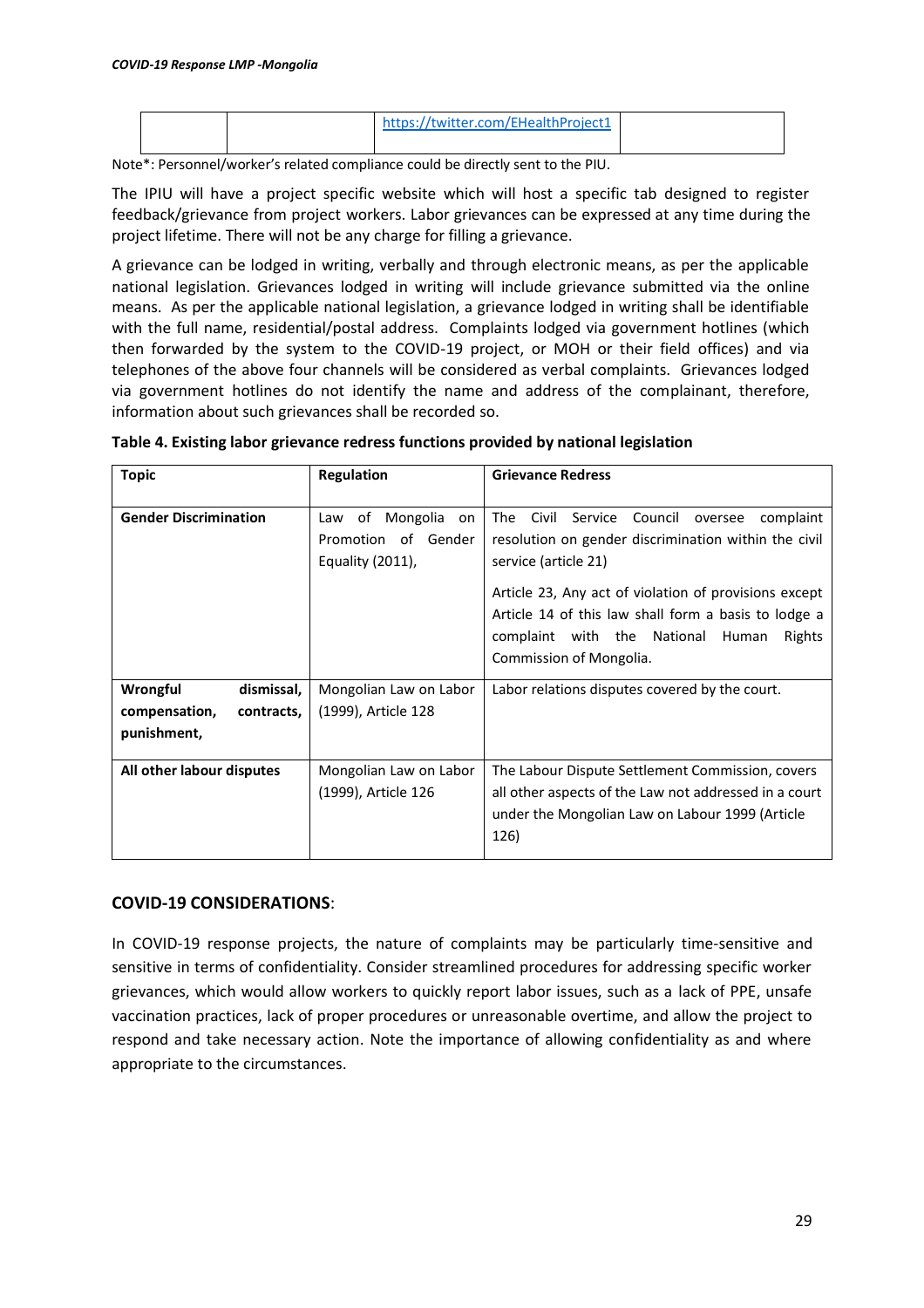# <span id="page-29-0"></span>**Annex 1. Manager's Code of Conduct**

**Instructions**: This Code of Conduct should be included in bidding documents for the civil works/shipment work contractor(s) and in their contracts once hired.

# **3.7.1 Manager's Code of Conduct**

The contractor is committed to ensuring that the project is implemented in such a way which minimizes any negative impacts on the local environment, communities, and its workers. This will be done by respecting the environmental, social, health and safety (ESHS) standards, and ensuring appropriate occupational health and safety (OHS) standards are met. The contractor is also committed to creating and maintaining an environment where children under the age of 18 will be protected, and where sexual abuse and sexual harassment have no place. Improper actions towards children, Violence Against Children (VAC), sexual abuse/harassment, and/or acts of Gender Based Violence (GBV) will not be tolerated by any employee, sub-contractors, supplier, associate, or representative of the company.

Staff at all levels have a responsibility to uphold the contractor's commitment. Contractors need to support and promote the implementation of the Code of Conduct. To that end, staff must adhere to this Code of Conduct and also to sign the Individual Code of Conduct.

# **Implementation**

- a. To ensure maximum effectiveness of the Code of Conduct:
	- (i) Prominently displaying the Code of Conduct in clear view at workers' camps, offices, and in public areas of the workspace. Examples of areas include waiting, rest and lobby areas of sites, canteen areas and health clinics.
	- (ii) Ensuring all posted and distributed copies of the Code of Conduct are translated into the appropriate language of use in the work site areas as well as for any international staff in their native language.
- b. Verbally and in writing explain the Code of Conduct to all staff, including in an initial training session.
- c. Ensure that:
	- (i) All staff sign the 'Individual Code of Conduct', including acknowledgment that they have read and agree with the Code of Conduct.
	- (ii) Staff lists and signed copies of the Individual Code of Conduct are provided to the OHS Manager and the MOH Focal Point.
	- (iii) Participate in training and ensure that staff also participate as outlined below.
	- (iv) Put in place a mechanism for staff to:
		- report concerns on ESHS or OHS compliance; and,
		- confidentially report GBV incidents through the Grievance Redress Mechanism (GRM)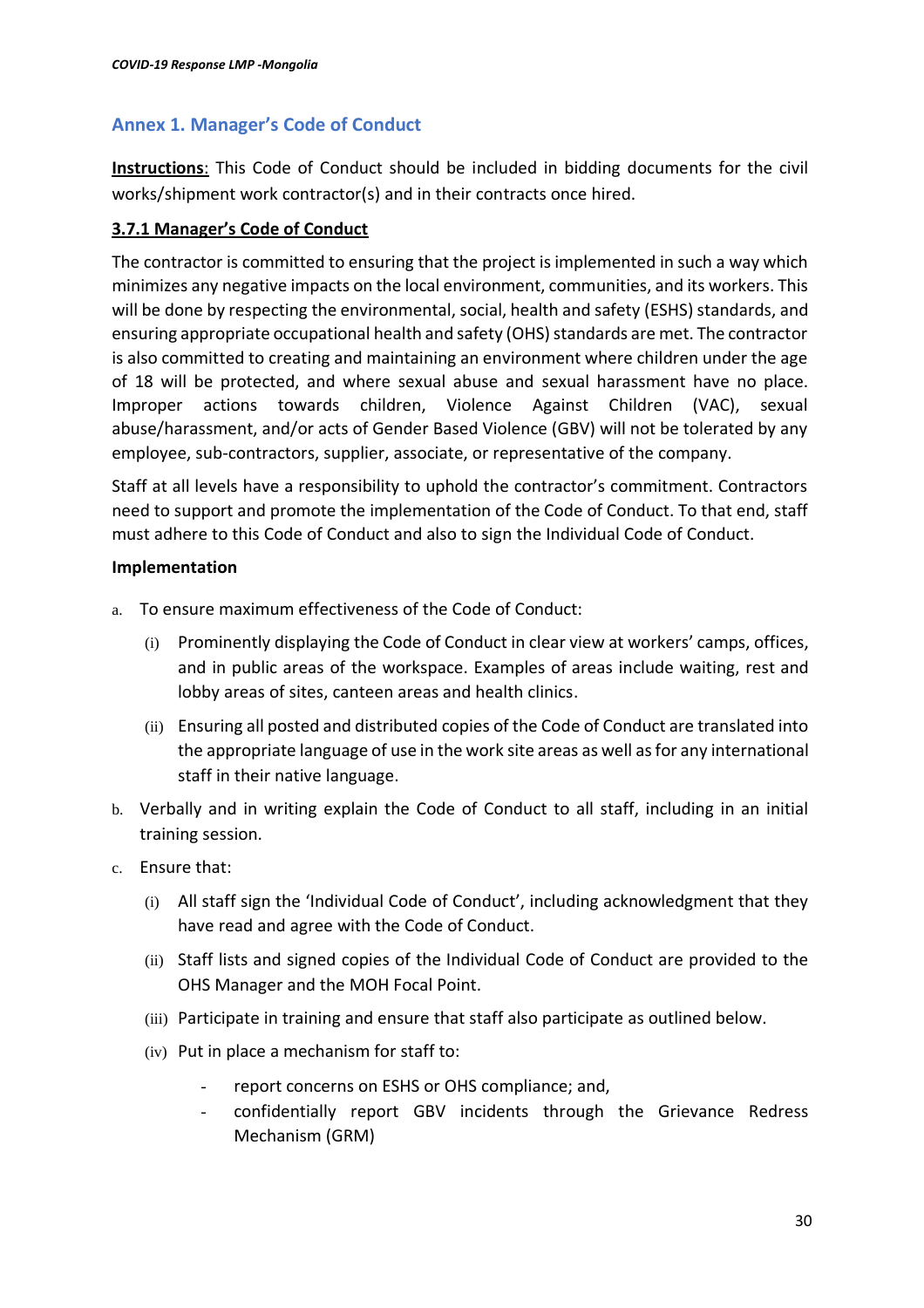- (v) Staff are encouraged to report suspected or actual ESHS, OHS, GBV, VAC issues, emphasizing the staff's responsibility in compliance with applicable laws and to the best of your abilities, prevent perpetrators of sexual exploitation and abuse from being hired, rehired or deployed. Use background and criminal reference checks for all employees nor ordinarily resident in the country where the works are taking place.
- d. Ensure that when engaging in partnership, sub-contractor, supplier or similar agreements, these agreements:
	- (i) Incorporate the ESHS, OHS, GBV, VAC Codes of Conduct as an attachment.
	- (ii) Include the appropriate language requiring such contracting entities and individuals, and their employees and volunteers, to comply with the Individual Codes of Conduct.
	- (iii) Expressly state that the failure of those entities or individuals, as appropriate, to ensure compliance with the ESHS and OHS standards, take preventive measures against GBV and VAC, to investigate allegations thereof, or to take corrective actions when GBV or VAC has occurred, shall not only constitute grounds for sanctions and penalties in accordance with the Individual Codes of Conduct but also termination of agreements to work on or supply the project.
- e. Provide support and resources to create and disseminate staff training and awarenessraising strategy on GBV, VAC and other issues highlighted in the ESMF.
- f. Ensure that any GBV or VAC complaint warranting Police action is reported to the Police, MOH and the World Bank immediately.
- g. Report and act in accordance with the agreed response protocol any suspected or actual acts of GBV or VAC.
- h. Ensure that any major ESHS or OHS incidents are reported to MOH and the supervision engineer immediately, non-major issues in accordance with the agreed reporting protocol.
- i. Ensure that children under the age of 18 are not present at the construction site, engaged in any hazardous activities or otherwise employed.

# **Training**

- j. The managers are responsible to:
	- (i) Ensure that staff have a suitable understanding of the ESMF, in particular OHS aspects and COVID-19 prevention, as well as GBV and VAC and are trained as appropriate.

# **Response**

k. Managers will be required to take appropriate actions to address any ESHS or OHS incidents.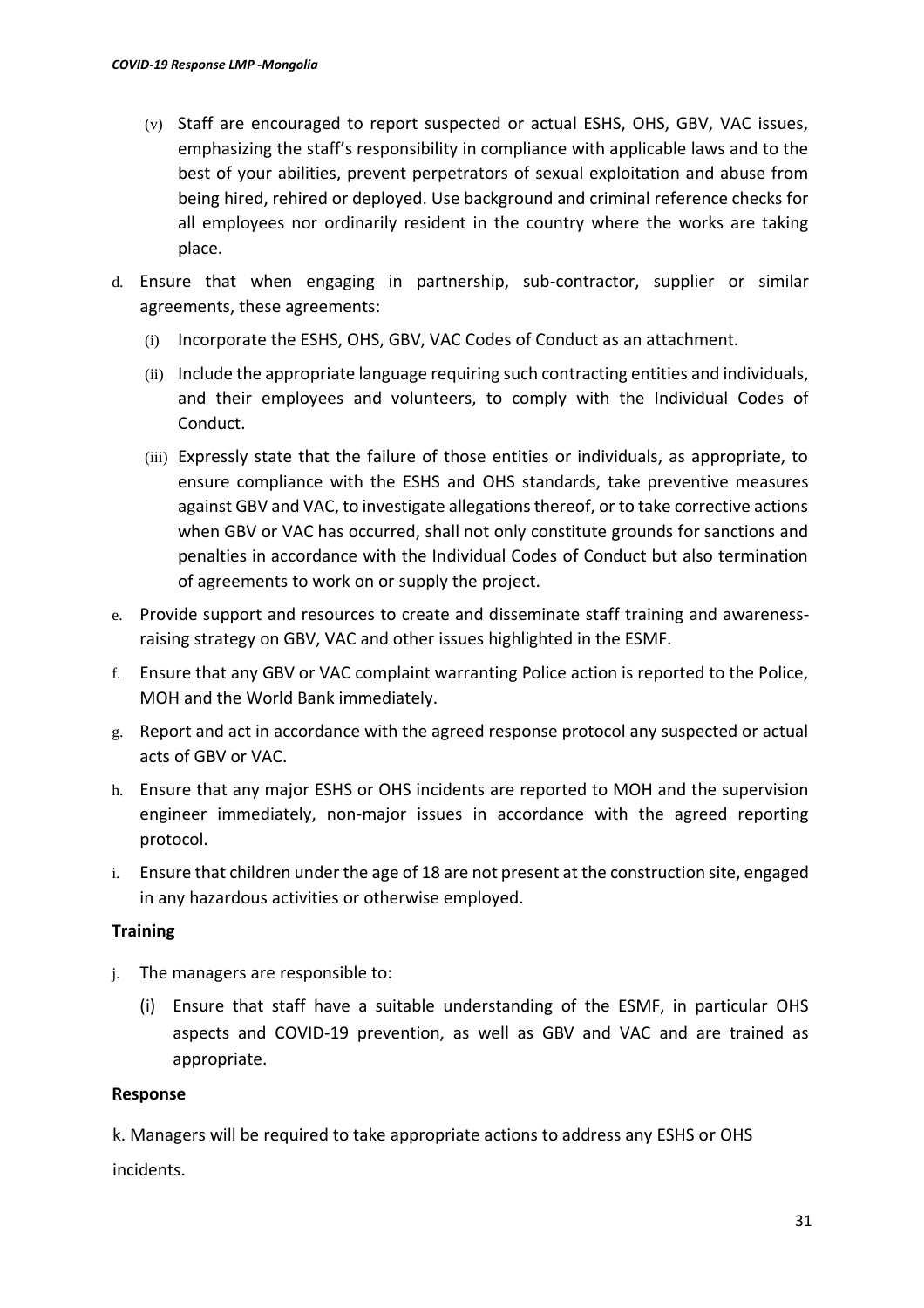# i. Regarding GBV:

- (i) Maintain the confidentiality of all employees who report or (allegedly) perpetrate incidences of GBV (unless a breach of confidentiality is required to protect persons or property from serious harm or where required by law).
- (ii) If a manager develops concerns or suspicions regarding any form of GBV by one of his/her direct reports, or by an employee working for another contractor on the same work site, s/he is required to report the case using the GRM.
- (iii) Once a sanction has been determined by the GRM, the relevant manager(s) is/are expected to be personally responsible for ensuring that the measure is effectively enforced, within a maximum timeframe of 14 days from the date on which the decision to sanction was made by the GRM.
- (iv) If a Manager has a conflict of interest due to personal or familial relationships with the survivor and/or perpetrator, he/she must notify the Company and the GRM. The Company will be required to appoint another manager without a conflict of interest to respond to complaints.
- (v) Ensure that any GBV issue warranting Police action is reported to the Police, MOH and the World Bank immediately.
- m. Managers failing address ESHS or OHS incidents or failing to report or comply with the GBV provisions may be subject to disciplinary measures, to be determined and enacted by the Company. Those measures may include:
	- (i) Informal warning;
	- (ii) Formal warning;
	- (iii) Additional Training;
	- (iv) Loss of up to one week's salary;
	- (v) Suspension of employment (without payment of salary), for a minimum period of 1 month up to a maximum of 6 months;
	- (vi) Termination of employment.
- n. Ultimately, failure to effectively respond to ESHS, OHS, VAC and GBV cases on the work site by the company's managers may provide grounds for legal actions by authorities.

*I* do hereby acknowledge that *I* have read the Code of Conduct, do agree to comply with the *standards contained therein and understand my roles and responsibilities to prevent and respond to ESHS, OHS, VAC and GBV requirements. I understand that any action inconsistent with this Code of Conduct or failure to act mandated by this Code of Conduct may result in disciplinary action.* 

| Signature:           |  |  |
|----------------------|--|--|
| <b>Printed Name:</b> |  |  |
| Title:               |  |  |
| Date:                |  |  |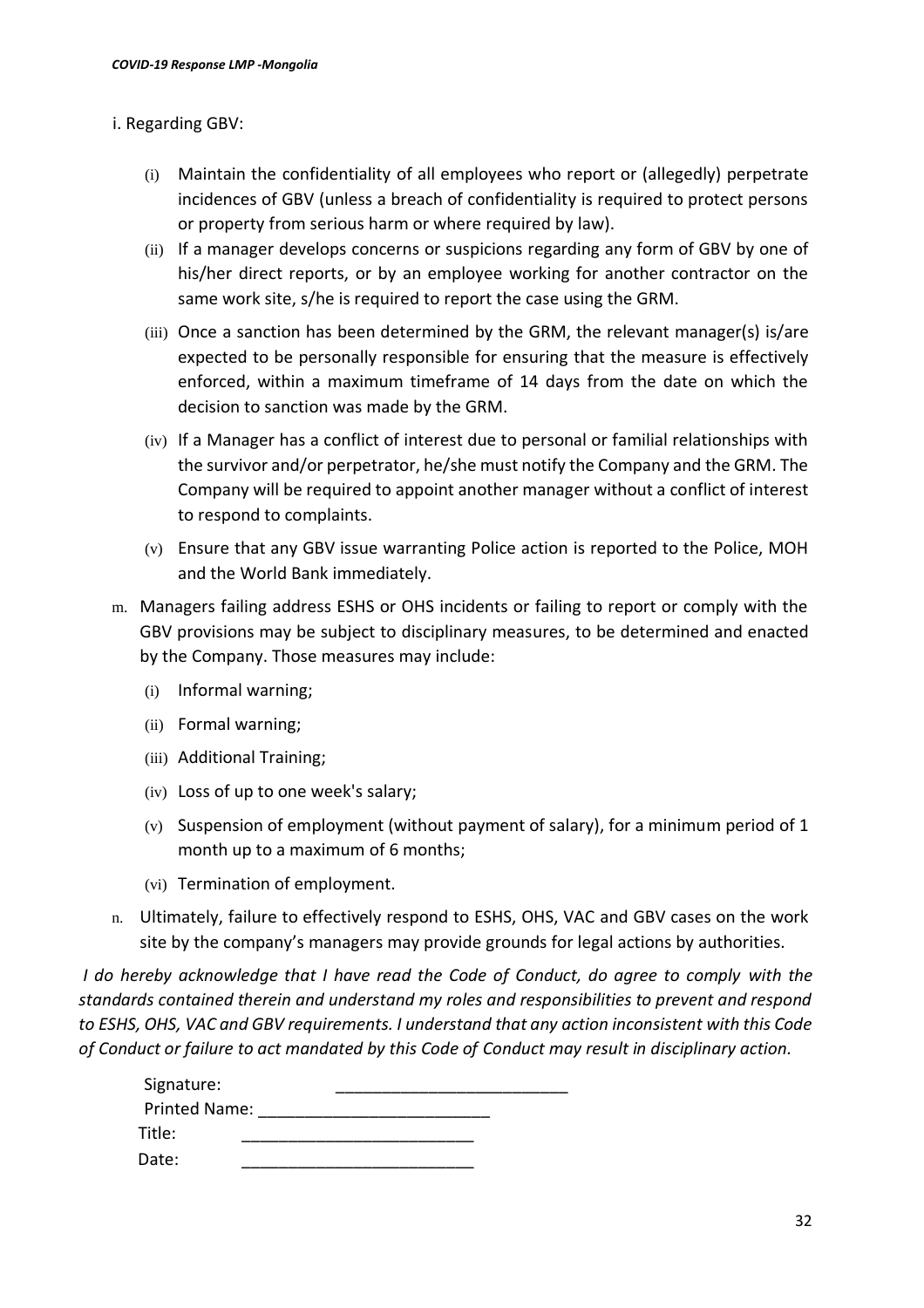# <span id="page-32-0"></span>**Annex 2. Individual Code of Conduct**

**Instructions**: This Code of Conduct should be included in bidding documents for the civil/ shipment works contractor(s) and in their contracts once hired.

I, \_\_\_\_\_\_\_\_\_\_\_\_\_\_\_\_\_\_\_\_\_\_\_\_\_\_\_\_\_\_\_\_, acknowledge that adhering to environmental, social, health and safety (ESHS) standards, following the project's occupational health and safety (OHS) requirements, and preventing Violence Against Children (VAC) and Gender Based Violence (GBV) is important.

The Contractor considers that failure to follow ESHS and OHS standards, or to partake in activities constituting VAC or GBV—be it on the work site, the work site surroundings, at workers' camps, or the surrounding communities—constitute acts of gross misconduct and are therefore grounds for sanctions, penalties or potential termination of employment. Prosecution by the Police of those who commit GBV or VAC may be pursued if appropriate.

# **I agree that while working on the project I will:**

- a) Consent to a background check in any place I have worked for more than six months.
- b) Attend and actively partake in training courses related to ESHS, OHS, COVID-19 prevention, VAC and GBV as requested by my employer.
- c) Will wear my personal protective equipment (PPE) at all times when at the work site or engaged in project related activities, in particular if related to exposure to COVID-19.
- d) Will follow all prevention measures relating to COVID-19, including
	- i. washing hands with water and soap before and after eating, when entering my work area, after sneezing/coughin, etc;
	- ii. sneeze or cough on elbow and/or wash hands after sneezing/coughing;
	- iii. if feeling unwell or have symptoms of a cold, flu or any respiratory illness, inform manager immediately, stay at home and do not come to work.
- e) Take all practical steps to implement the environmental and social management framework (ESMF).
- f) Implement OHS measures.
- g) Adhere to a zero-alcohol policy during work activities, and refrain from the use of narcotics or other substances which can impair faculties at all times.
- h) Treat women, children (persons under the age of 18), and men with respect regardless of ethnicity, color, language, religion, political or other opinion, national, ethnic or social origin, property, disability, birth or other status.
- i) Not use language or behavior towards women, children or men that is inappropriate, harassing, abusive, sexually provocative, demeaning or culturally inappropriate.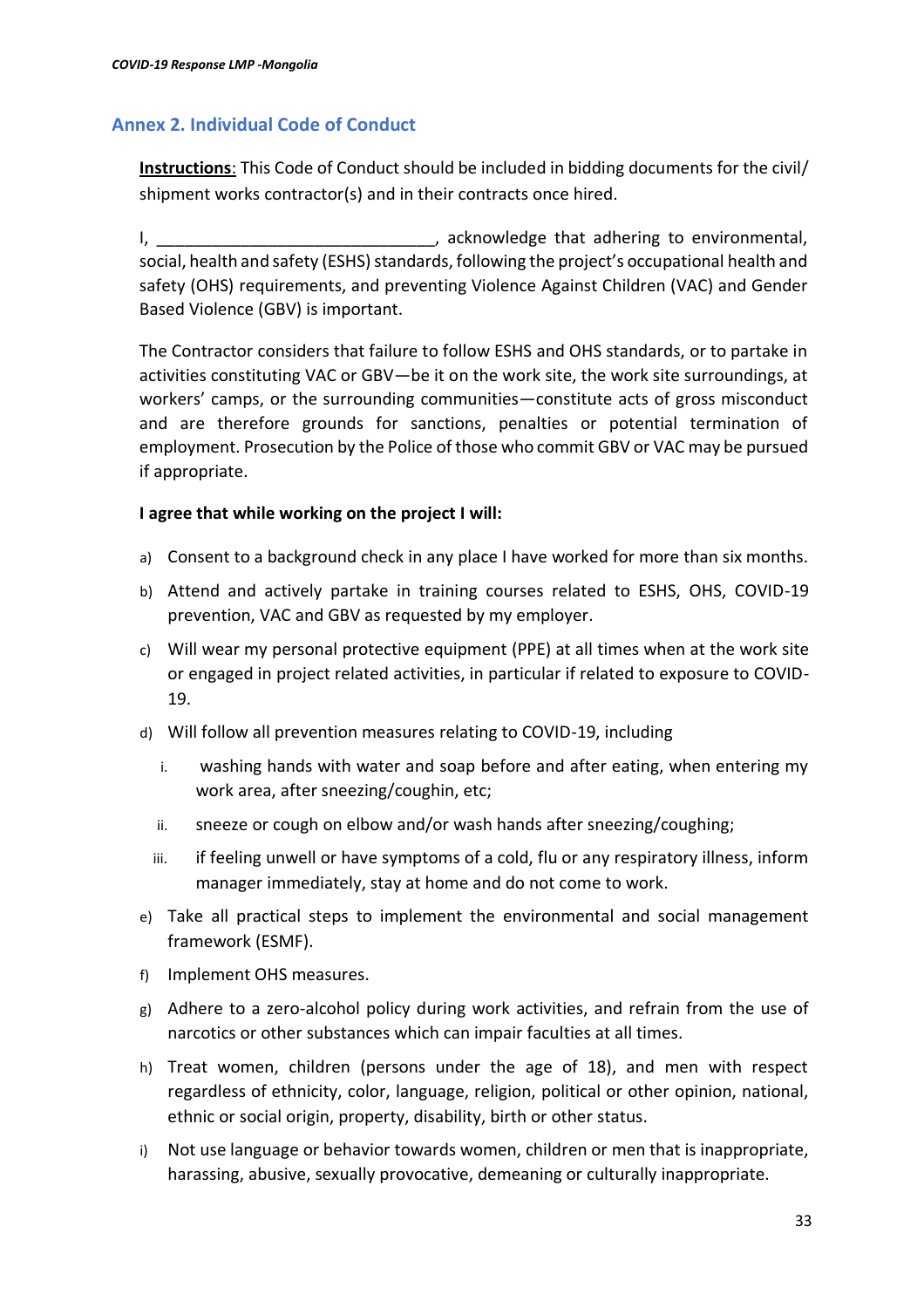- j) Not sexually exploit or abuse project beneficiaries and members of the surrounding communities.
- k) Not engage in sexual harassment of work personnel and staff —for instance, making unwelcome sexual advances, requests for sexual favors, and other verbal or physical conduct of a sexual nature is prohibited: i.e. looking somebody up and down; kissing, howling or smacking sounds; hanging around somebody; whistling and catcalls; in some instances, giving personal gifts.
- l) Not use prostitution in any form at any time.
- m) Not participate in sexual contact or activity with children under the age of 18 including grooming or contact through digital media. Mistaken belief regarding the age of a child is not a defense. Consent from the child is also not a defense or excuse.
- n) Consider reporting through the GRM or to my manager any suspected or actual GBV by a fellow worker, whether employed by my company or not, or any breaches of this Code of Conduct.

# **With respect to children under the age of 18:**

- o) Bring to the attention of my manager the presence of any children on the construction site or engaged in hazardous activities.
- p) Wherever possible, ensure that another adult is present when working in the proximity of children.
- q) Not invite unaccompanied children unrelated to my family into my home, unless they are at immediate risk of injury or in physical danger.
- r) Not use any computers, mobile phones, video and digital cameras or any other medium to exploit or harass children or to access child pornography
	- i. Refrain from physical punishment or discipline of children.
	- ii. No hiring of children for any project activity (no persons under the age of 18).

# **Sanctions**

I understand that if I breach this Individual Code of Conduct, my employer will take disciplinary action which could include:

- s) Informal warning;
- t) Formal warning;
- u) Additional Training;
	- i. Loss of up to one week's salary;
	- ii. Suspension of employment (without payment of salary), for a minimum period of 1 month up to a maximum of 6 months;
	- iii. Termination of employment;
	- iv. Report to the Police if warranted.